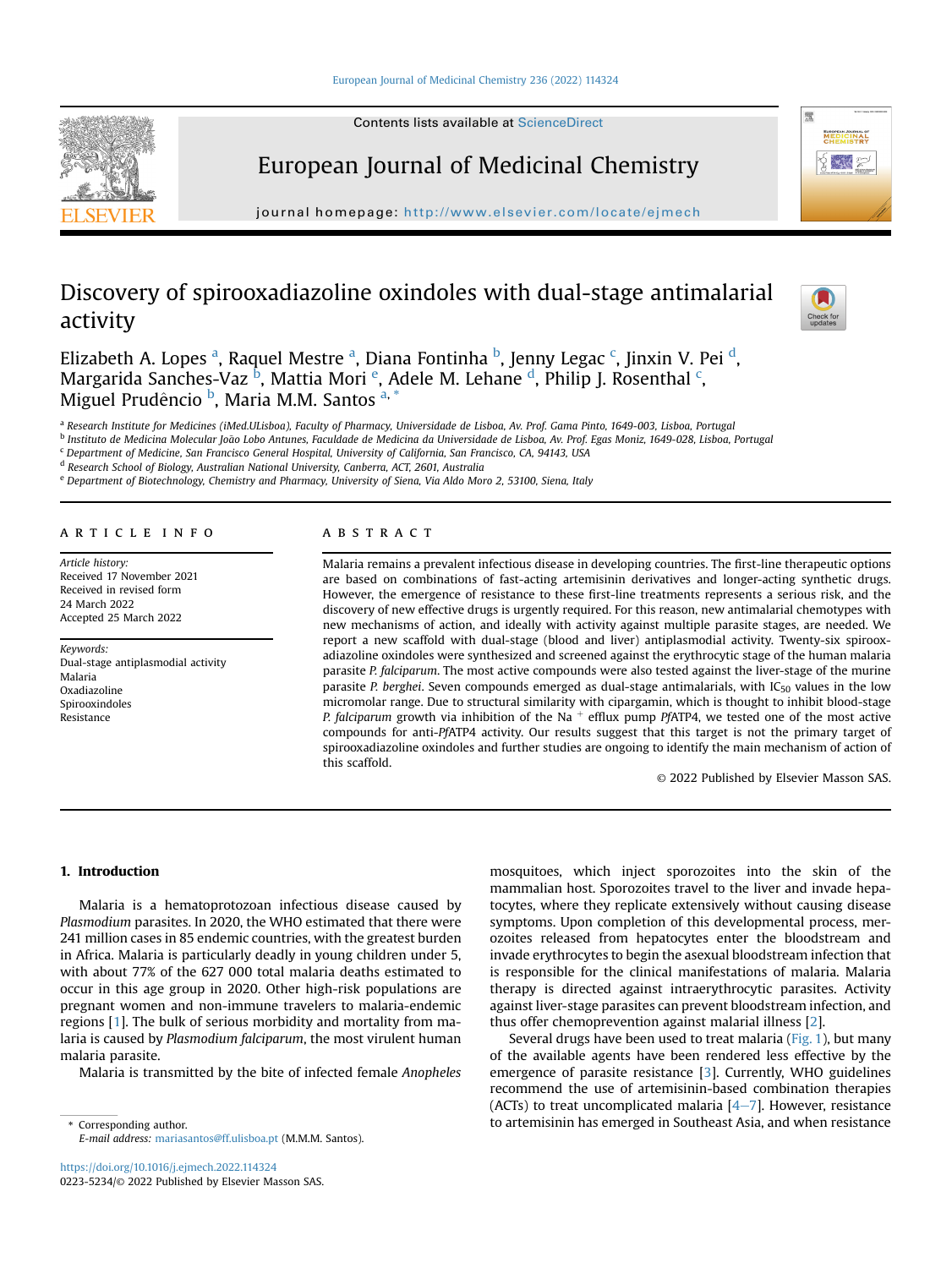<span id="page-1-0"></span>

Fig. 1. Chemical structures of a selection of antimalarial drugs. Chloroquine was used as monotherapy in areas with chloroquine-susceptible infections. The artemisinin derivatives artemether and artesunate are used in ACTs. Primaquine is the first available drug to target the hepatic stage of the parasite life cycle. Cipargamin is an antimalarial with a previously unexploited mechanism of action  $-$  inhibition of the PfATP4 ion pump  $-$  that is undergoing clinical trials.

to both artemisinins and their partner drugs is observed, frequent treatment failures occur [\[8,](#page-9-4)[9](#page-9-5)]. Many antimalarial drugs only target the asexual intraerythrocytic stage of the parasite. Some antimalarial drugs, such as primaquine and its derivative tafenoquine, also target the liver stage of the parasite, but these drugs have toxicity concerns [[10\]](#page-9-6). Drugs targeting the liver-stage of infection can prevent bloodstream infection and might delay the development of parasite resistance [\[11,](#page-9-7)[12\]](#page-9-8). Furthermore, the discovery and use of new chemical families that act against novel targets can circumvent resistance mechanisms that are already present or emerging in the field [\[13](#page-9-9)]. One compound that emerged as a promising antimalarial and is currently under clinical trials is cipargamin. This compound belongs to the spiroindolone class and acts against P. falciparum ATPase 4 (PfATP4), a novel parasite target  $[14-16]$  $[14-16]$  $[14-16]$ .

Due to the interest in spirooxindoles as antimalarials and our interest in developing five-membered ring spirooxindoles for cancer therapy, we decided to explore the effects of spirooxadiazoline oxindoles against blood stage P. falciparum parasites and liver-stage P. berghei parasites  $[17-19]$  $[17-19]$  $[17-19]$  $[17-19]$ . This scaffold combines the indole and the oxadiazole moieties, which are important chemical structures in medicinal chemistry, due to their wide range of bioactivities [\[20,](#page-9-12)[21\]](#page-9-13). In particular, the [[1,](#page-9-0)[3](#page-9-2)[,4](#page-9-3)]-oxadiazole moiety, valuable in drug development due to its low lipophilicity, has been described as having antibacterial, antifungal, and insecticidal activities  $[22-25]$  $[22-25]$  $[22-25]$  $[22-25]$ .

### 2. Results and discussion

To carry out a SAR study of this scaffold we prepared spirooxadiazoline oxindoles with the indole moiety unsubstituted  $(R^1 = H)$ , or containing a halogen substituent  $(R^1 = Cl \text{ or } Br)$  at positions 5, 6, and 7. The rationale was based on our previous results employing five-membered ring spirooxindoles and on reported results with spiroindolones, which showed halogens at positions 5 and/or 6 of the indole to be beneficial for bioactivity [[14](#page-9-10)[,15,](#page-9-15)[26](#page-10-0)[,27](#page-10-1)].

The effect on the antiplasmodial activity of different substituents on positions 2 and 4 ( $\mathsf{R}^2$  and  $\mathsf{R}^3$ ) of the oxadiazoline was also evaluated. Derivatives containing phenyl or substituted phenyl groups (with either activating or deactivating substituents), or a tbutyl group, with more conformational freedom, were prepared ([Fig. 2\)](#page-1-1).

Spirooxadiazoline oxindoles  $1-26$  [\(Table 1\)](#page-2-0) were prepared by 1,3-dipolar cycloaddition reaction between isatin and nitrile imine derivatives, formed in situ by the dehydrochlorination of the corresponding hydrazonyl chloride, with 43-87% yields. The aromatic hydrazonyl chlorides were synthesized starting from hydrazine and

<span id="page-1-1"></span>

Fig. 2. Structural modifications for the design of spirooxadiazoline oxindole derivatives  $1-26$ .

benzaldehyde derivatives, followed by halogenation using the Corey-Kim reagent [[28](#page-10-2)[,29\]](#page-10-3). The alkyl-substituted hydrazonyl chlorides were prepared by reaction of pivaloyl chloride with different phenylhydrazine derivatives [[30](#page-10-4)], followed by an Appel reaction ([Scheme 1\)](#page-2-1) [[31](#page-10-5)].

The formation of the [[1,](#page-9-0)[3,](#page-9-2)[4](#page-9-3)]-oxadiazole regioisomer in all reactions was confirmed by  $^{13}$ C NMR, as the spiro carbon appears between 95 and 96 ppm, and the C=N at 152–154 ppm when  $\mathbb{R}^2$  is an aryl group and at 162–166 ppm when  $R^2$  is an alkyl group, as previously reported for this regioisomer [[32](#page-10-6)[,33\]](#page-10-7).

Compounds  $1-26$  were screened against blood-stage P. falciparum parasites (W2 strain, [Table 1](#page-2-0)). Ten compounds displayed an IC<sub>50</sub> lower than 10  $\mu$ M (9, 13–14, 16, 18–19, 23–26), all bearing a halogen substituent on the oxindole moiety. Except for compound 9, the most active compounds have a phenyl or a t-butyl group as  $R^2$  substituent, and a *meta*-chlorophenyl or a *para*-chlorophenyl as  $R^3$  substituent.

All compounds with hydrogen as  $R^1$  substituent (1, 8, 12) or with meta-chloro (1-4, 20) or para-chlorophenyl (5-7) as  $\mathbb{R}^2$  substituents were inactive. For derivatives with a 5-bromo  $R<sup>1</sup>$  substituent and a phenyl  $R^3$  substituent, the presence of a para-methoxy phenyl  $\mathbb{R}^2$  substituent led to an active compound, with an IC<sub>50</sub> value of 8  $\mu$ M against the *P. falciparum* W2 strain (9 versus 2 and 5).

Moreover, the replacement of an aromatic ring by a t-butyl group as  $R^2$  substituent also led to an at least 2-fold improvement in the activity of compounds containing a halogen at position 5 or 6 of the oxindole and a *meta*-chlorophenyl as  $R^3$  substituent (14–16 versus  $24-26$ ). The type of halogen at positions 5 or 6 of the oxindole also appeared to be important for activity, as H, 6-Br, and 7-Cl as  $\mathbb{R}^1$  substituents led to inactive compounds (13–14 and 16 versus 12, 15, and 17). The type of halogen and position of the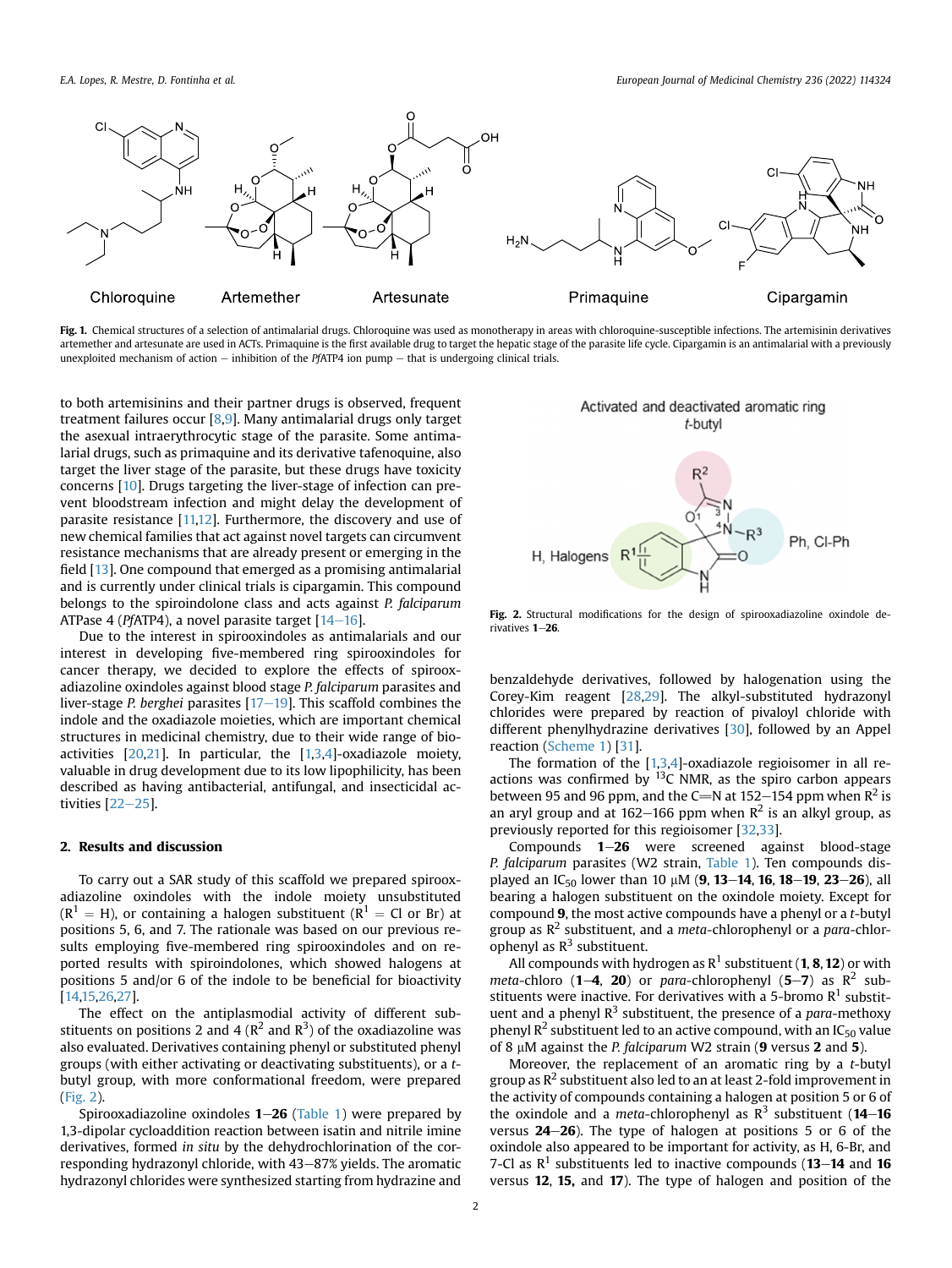#### <span id="page-2-0"></span>Table 1

| Yields and antiplasmodial activities of compounds 1–26. |  |
|---------------------------------------------------------|--|
|---------------------------------------------------------|--|

| Compound | R <sup>1</sup> | $R^2$      | $R^3$      | Yield | <i>Pf</i> W2 <sup>a</sup> IC <sub>50</sub> ( $\mu$ M) | $Pb^{b}$ IC <sub>50</sub> ( $\mu$ M) |
|----------|----------------|------------|------------|-------|-------------------------------------------------------|--------------------------------------|
| 1        | H              | $m$ -Cl-Ph | Ph         | 80%   | >10                                                   | <b>ND</b>                            |
| 2        | $5-Br$         | $m$ -Cl-Ph | Ph         | 61%   | >10                                                   | <b>ND</b>                            |
| 3        | $5 - C1$       | $m$ -Cl-Ph | Ph         | 85%   | >10                                                   | ND                                   |
| 4        | $7-Cl$         | $m$ -Cl-Ph | Ph         | 54%   | $>10$                                                 | <b>ND</b>                            |
| 5        | $5-Br$         | $p$ -Cl-Ph | Ph         | 51%   | >10                                                   | <b>ND</b>                            |
| 6        | $5-Cl$         | $p$ -Cl-Ph | Ph         | 64%   | >10                                                   | <b>ND</b>                            |
| 7        | $7 - C1$       | $p$ -Cl-Ph | Ph         | 67%   | >10                                                   | <b>ND</b>                            |
| 8        | H              | p-OMe-Ph   | Ph         | 42%   | >10                                                   | ND                                   |
| 9        | $5-Br$         | p-OMe-Ph   | Ph         | 61%   | $8.3 \pm 0.7$                                         | >10                                  |
| 10       | $5-Cl$         | p-OMe-Ph   | Ph         | 63%   | >10                                                   | <b>ND</b>                            |
| 11       | $7-Cl$         | p-OMe-Ph   | Ph         | 53%   | >10                                                   | ND                                   |
| 12       | H              | Ph         | $m$ -Cl-Ph | 87%   | >10                                                   | ND                                   |
| 13       | $5-Br$         | Ph         | $m$ -Cl-Ph | 64%   | $6.7 \pm 0.9$                                         | $3.9 \pm 0.1$                        |
| 14       | $5-C1$         | Ph         | $m$ -Cl-Ph | 64%   | $6.4 \pm 0.4$                                         | $7.0 \pm 1.4$                        |
| 15       | $6-Br$         | Ph         | $m$ -Cl-Ph | 78%   | >10                                                   | ND                                   |
| 16       | $6 - C1$       | Ph         | $m$ -Cl-Ph | 43%   | $8.6 \pm 0.2$                                         | $7.2 \pm 1.7$                        |
| 17       | $7 - C1$       | Ph         | $m$ -Cl-Ph | 68%   | >10                                                   | ND                                   |
| 18       | $5-Br$         | Ph         | $p$ -Cl-Ph | 74%   | $6.0 \pm 0.5$                                         | $4.1 \pm 0.3$                        |
| 19       | $7 - C1$       | Ph         | $p$ -Cl-Ph | 68%   | $7.6 \pm 0.1$                                         | >10                                  |
| 20       | $7-Cl$         | $m$ -Cl-Ph | $m$ -Cl-Ph | 67%   | >10                                                   | ND                                   |
| 21       | $5-Br$         | $t$ -Bu    | o-Cl-Ph    | 65%   | >10                                                   | ND                                   |
| 22       | $5 - C1$       | $t$ -Bu    | o-Cl-Ph    | 65%   | >10                                                   | ND                                   |
| 23       | $5-Br$         | $t$ -Bu    | $m$ -Cl-Ph | 70%   | $7.5 \pm 1.8$                                         | $9.0 \pm 1.5$                        |
| 24       | $5 - C1$       | $t$ -Bu    | $m$ -Cl-Ph | 64%   | $3.5 \pm 0.1$                                         | $5.3 \pm 0.1$                        |
| 25       | $6-Br$         | $t$ -Bu    | $m$ -Cl-Ph | 53%   | $4.6 \pm 0.4$                                         | $9.5 \pm 0.1$                        |
| 26       | 6-Cl           | $t$ -Bu    | $m$ -Cl-Ph | 80%   | $3.8 \pm 0.02$                                        | >10                                  |

<span id="page-2-2"></span><sup>a</sup> The blood-stage antiplasmodial activity was determined for chloroquine-resistant P. falciparum (Pf) parasites (W2 strain). Data represent the mean  $\pm$  SD of two independent experiments.

<span id="page-2-3"></span><span id="page-2-1"></span><sup>b</sup> Liver-stage antiplasmodial activity was determined in P. berghei (Pb). Data represent the mean  $\pm$  SD of three independent experiments. ND – not determined.



**Scheme 1.** Synthetic route used to prepare spirooxadiazoline oxindoles. a) 20% aqueous EtOH, r.t., 3h, dark; b) NCS, SMe<sub>2</sub>, CH<sub>2</sub>Cl<sub>2</sub>, -78 °C, 1h; c) Et<sub>3</sub>N, THF, r.t., 18h; d) PPh3, CCl<sub>4</sub> CH<sub>3</sub>CN, r.t., 16h; e)  $R^2 = t$ -butyl or R-substituted phenyl; NEt<sub>3</sub>, CH<sub>2</sub>Cl<sub>2</sub>, r.t., 16h.

oxindole substituted was also important for the activity of compounds with a methoxyphenyl as  $\mathbb{R}^2$  substituent (8-11).

The most active compounds against the blood-stage of the P. falciparum parasites were also evaluated for their ability to inhibit hepatic infection by the rodent malaria parasite P. berghei ([Table 1](#page-2-0) and [Fig. 3\)](#page-3-0). Of the ten compounds tested, seven showed dual-stage activity, with  $IC_{50}$  values ranging from 3.5 to 9.5  $\mu$ M against P. berghei hepatic infection. Compound 19, with a 7-chlorooxindole moiety, and compound 9, with a para-methoxy phenyl as  $R^2$ 

substituent, were not active against hepatic P. berghei parasites.

With the aim to obtain insights into the possible mechanism of action of these spirooxadiazoline oxindole derivatives, a ligandbased molecular modeling study was carried out. Specifically, we compared the chemical and shape features of our active compounds with those of known antimalarial compounds using the Tanimoto Combo similarity index (TC).

A library of known antimalarial compounds was downloaded from the DrugBank database [\[34\]](#page-10-8), and conformations of each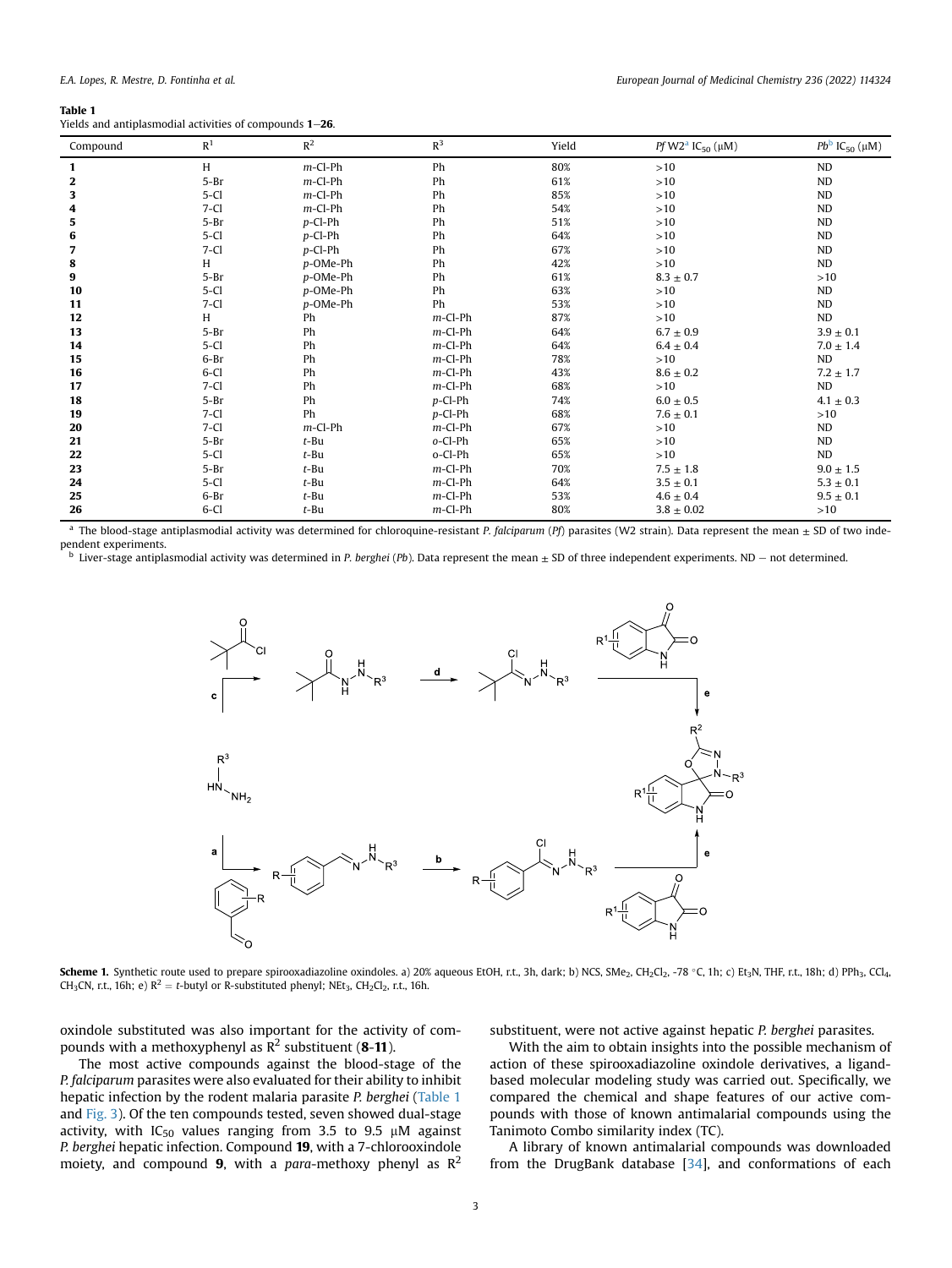<span id="page-3-0"></span>

Fig. 3. Luminescence-based activity (bars) of compounds 9, 13-14, 16, 18-19, and 23-26 against infection of Huh7 cells by luciferase-expressing P. berghei and compound toxicity (dots) assessed by the confluence of Huh7 cells. Compounds were not toxic for uninfected mammalian cells.

antimalarial drug were generated to compute the shape and chemical similarities between our bioactive compounds  $(9, 13-14, 10)$ 16,  $18-19$ ,  $23-26$ ) and the reference drugs. ROCS results highlighted the five top-ranking drugs with a relatively high TC score, i.e., cipargamin, clotrimazole, artemotil, arteninol, and artemether ([Table 2\)](#page-3-1), with the spiroindolone cipargamin displaying around 62% similarity with the bioactive spirooxadiazoline oxindoles reported here. From a conformational and structural standpoint, cipargamin and the most promising compounds ([Fig. 4\)](#page-4-0) have an overlapping oxindole moiety. The unique structural conformation of the spiro carbon is likely responsible for the occupation of the same space by the 1,2,3,6-tetrahydropyridine of cipargamin and the (1,3,4)-oxadiazole ring. Moreover, the substituents of these two moieties are partially overlapped. The methyl group of cipargamin is projected to occupy the same region as the t-butyl group of 24 and 25, while the meta-chlorophenyl group perfectly overlaps with the same moiety of the indole-fused ring. For compounds 14 and 18, with aromatic substituents, the overlapping inverts as the meta-chlorophenyl group is superimposed to the methyl group of the cipargamin and the phenyl group overlaps with the indole-fused ring of cipargamin.

Overall, molecular modeling raised the possibility that the spirooxadiazoline oxindole derivatives might share the same target and mechanism of action with cipargamin, which consists in the P-type cation-translocating ATPase PfATP4 inhibition [[15\]](#page-9-15). PfATP4 has been proposed to function as an ATP-dependent  $Na^+/H^+$  pump, extruding

<span id="page-3-1"></span>Table 2 Top 5 ranking TC score results from the shape and chemical similarity screening.

| Antimalarial | Similarity | Spirooxadiazoline oxindole |
|--------------|------------|----------------------------|
| Cipargamin   | 62%        | 14                         |
| Clotrimazole | 48%        | 24                         |
| Artemotil    | 46%        | 26                         |
| Artenimol    | 45%        | 26                         |
| Artemether   | 45%        | 26                         |
|              |            |                            |

 $Na<sup>+</sup>$  ions from the parasite cytosol while importing H<sup>+</sup> ions [\[16\]](#page-9-16). To investigate whether spirooxadiazoline oxindoles inhibit PfATP4 we examined the effects of 18 on (1.) the parasite's cytosolic  $Na<sup>+</sup>$  concentration and (2.) the cipargamin-sensitive Na<sup>+</sup>-ATPase activity present in P. falciparum membrane preparations. In  $Na<sup>+</sup>$  assays, saponin-isolated trophozoite-stage P. falciparum parasites (3D7 strain) were loaded with the Na<sup>+</sup>-sensitive fluorescent dye SBFI (more detail on the method can be found in Ref. [\[16](#page-9-16)]). No increase in the parasite's cytosolic  $[Na^+]$  was observed when parasites were exposed to **18** concentrations  $\leq$  20  $\mu$ M (not shown). We then evaluated 18 at a concentration of 50  $\mu$ M over a 90 min period ([Fig. 5](#page-4-1)). As expected, cipargamin (positive control; tested at 50 nM) gave rise to an immediate-onset gradual increase in the parasite's cytosolic [Na<sup>+</sup>]. However, **18** did not affect the parasite's cytosolic [Na<sup>+</sup>]. We confirmed that the **18** used in the Na<sup>+</sup> assays was active against the 3D7 strain of P. falciparum in 72 h parasite proliferation assays (using a previously described method [\[35](#page-10-9)],  $IC_{50} = 6.2 \pm 0.1 \mu M$ (mean  $\pm$  range/2; n = 2)).

We also tested the effect of **18** (at 50  $\mu$ M) in a cell-free assay for PfATP4 activity. We measured the amount of  $P_i$  produced as a result of ATP hydrolysis in membranes prepared from isolated 3D7 parasites under high-[Na<sup>+</sup>] (152 mM) and low-[Na<sup>+</sup>] (2 mM) conditions and in the presence and absence of cipargamin (250 nM). The cipargamin-sensitive,  $Na^+$ -dependent fraction of membrane ATPase activity is used as a proxy for PfATP4 activity [\[36\]](#page-10-10). As expected, the positive control cipargamin inhibited the  $Na<sup>+</sup>$ -dependent fraction of membrane ATPase activity ([Fig. 6](#page-4-2)). When applied directly to parasite membrane preparations at 50  $\mu$ M, **18** was found to inhibit both  $Na^+$ -dependent and  $Na^+$ -independent membrane ATPase activity ([Fig. 6](#page-4-2)), consistent with 18 inhibiting PfATP4 (and at least one other membrane ATPase) at  $50 \mu$ M. These findings suggest that spirooxadiazoline oxindoles have some activity against PfATP4 at high concentrations.

It has been found previously that spiroindolones inhibit  $Na<sup>+</sup>$ dependent ATPase activity in membrane preparations at lower concentrations than those required to dysregulate cytosolic  $[Na^+]$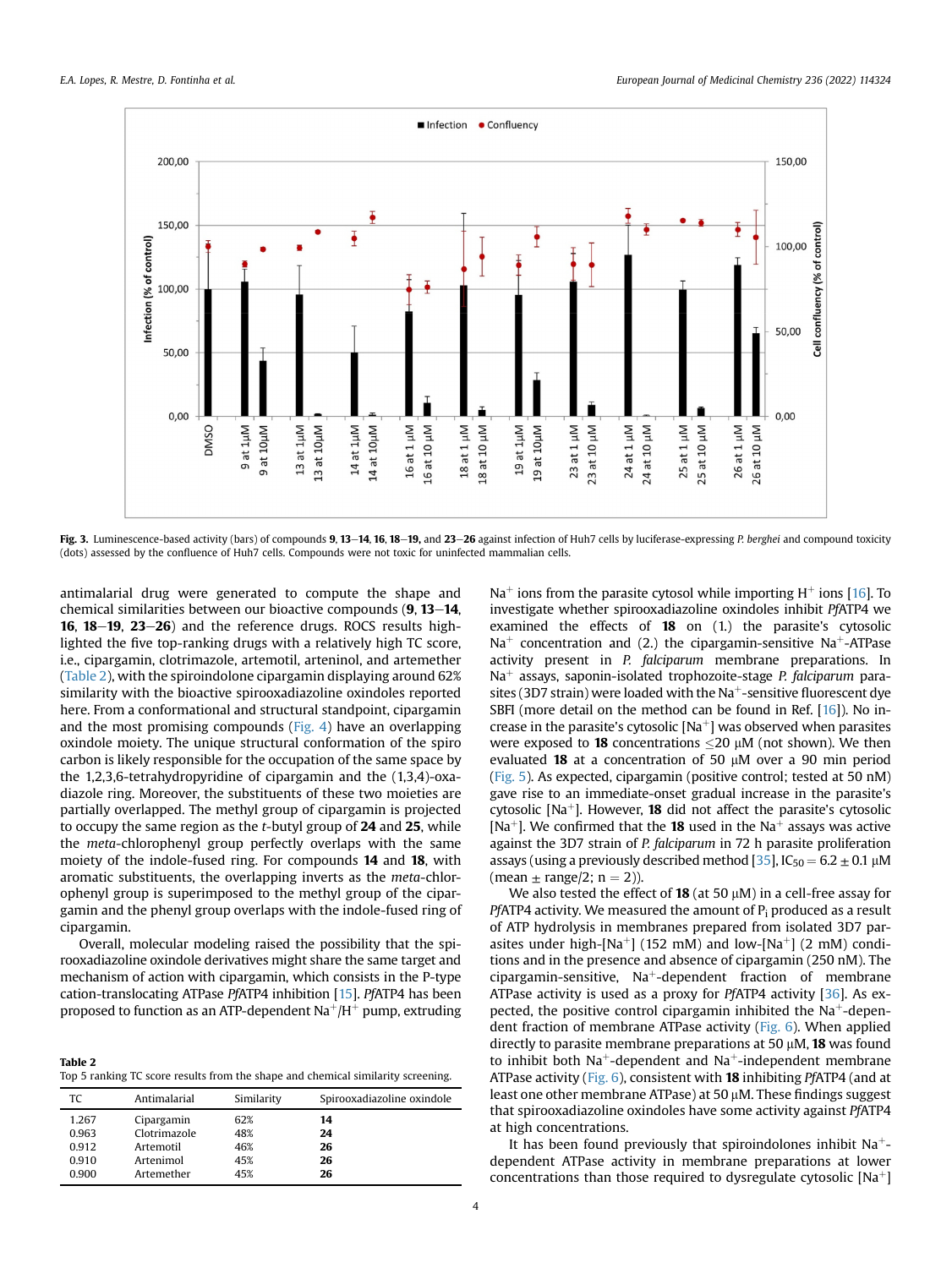<span id="page-4-0"></span>

Fig. 4. Chemical and shape comparison of cipargamin (green sticks) and spirooxadiazoline oxindoles 14 (yellow sticks), 18 (pink sticks), 24 (blue sticks), and 25 (orange sticks). The molecular shape of the spirooxadiazoline oxindoles is shown as a grey transparent surface.

<span id="page-4-1"></span>

**Fig. 5.** Effect of the spirooxadiazoline oxindole **18** (50  $\mu$ M) on cytosolic [Na<sup>+</sup>] ([Na<sup>+</sup>]<sub>cyt</sub>) in isolated SBFI-loaded 3D7 parasites suspended in a physiological saline solution at 37 °C. Cipargamin (50 nM; positive control) and DMSO (0.25% v/v; solvent control) were tested in parallel. The data are from a single experiment and are representative of those obtained in three similar experiments.

in live parasites [[16\]](#page-9-16). Thus, even though 50  $\mu$ M of **18** was sufficient to cause near-complete inhibition of  $Na<sup>+</sup>$ -dependent ATPase activity in membrane preparations, concentrations of 18 higher than  $50 \mu$ M may be required to cause a detectable increase in cytosolic [Na<sup>+</sup>]. Nevertheless, in light of previous studies with *PfATP4* inhibitors  $[16,37-39]$  $[16,37-39]$  $[16,37-39]$  $[16,37-39]$ , the findings that, at a concentration of **18** that is  $> 8$ -fold higher than its IC<sub>50</sub> for inhibition of parasite growth, the inhibition of  $Na<sup>+</sup>$ -dependent membrane ATPase activity did not appear to be complete, and an increase in cytosolic  $[Na^+]$  was not detectable suggests that ATP4 might not be the primary or the only target modulated by spirooxadiazoline oxindoles and that these molecules might have a mechanism of action different from that of cipargamin. Further studies will be carried out to clarify this issue. Of note, 28 chemically diverse antiplasmodial compounds that display the biochemical hallmarks of PfATP4 inhibition have been tested for their ability to inhibit P. berghei liver-stage infection, and none of these were found to be liver-stage and blood-stage 'double

<span id="page-4-2"></span>

Fig. 6. Effect of the spirooxadiazoline oxindole 18 (50  $\mu$ M) on ATPase activity in membranes prepared from P. falciparum parasites (3D7 strain) under high- $[Na^+]$ (152 mM) and low-[Na<sup>+</sup>] (2 mM) conditions, and in the presence and absence of cipargamin (250 nM). An equivalent concentration of solvent (DMSO) alone (Control) and cipargamin (125 nM) were tested in parallel. The data are the mean  $+$ SEM from three independent experiments, each performed on different days with different membrane preparations.

actives' [[40\]](#page-10-12). Furthermore, the most clinically advanced PfATP4 inhibitor, cipargamin, does not display activity against liver stage parasites [[41,](#page-10-13)[42\]](#page-10-14). Thus, the finding that many of the spirooxadiazoline oxindoles have similar activities against P. falciparum blood-stage and P. berghei liver-stage parasites also suggests that ATP4 is not the primary target of these compounds.

#### 3. Conclusion

Here we described the discovery of novel spirooxadiazoline oxindoles with dual-stage antiplasmodial activity. The new derivatives were synthesized by 1,3-dipolar cycloaddition of isatin as dipolarophiles and nitrile imine derivatives as dipoles with moderate to high yields. Structural modifications were studied such as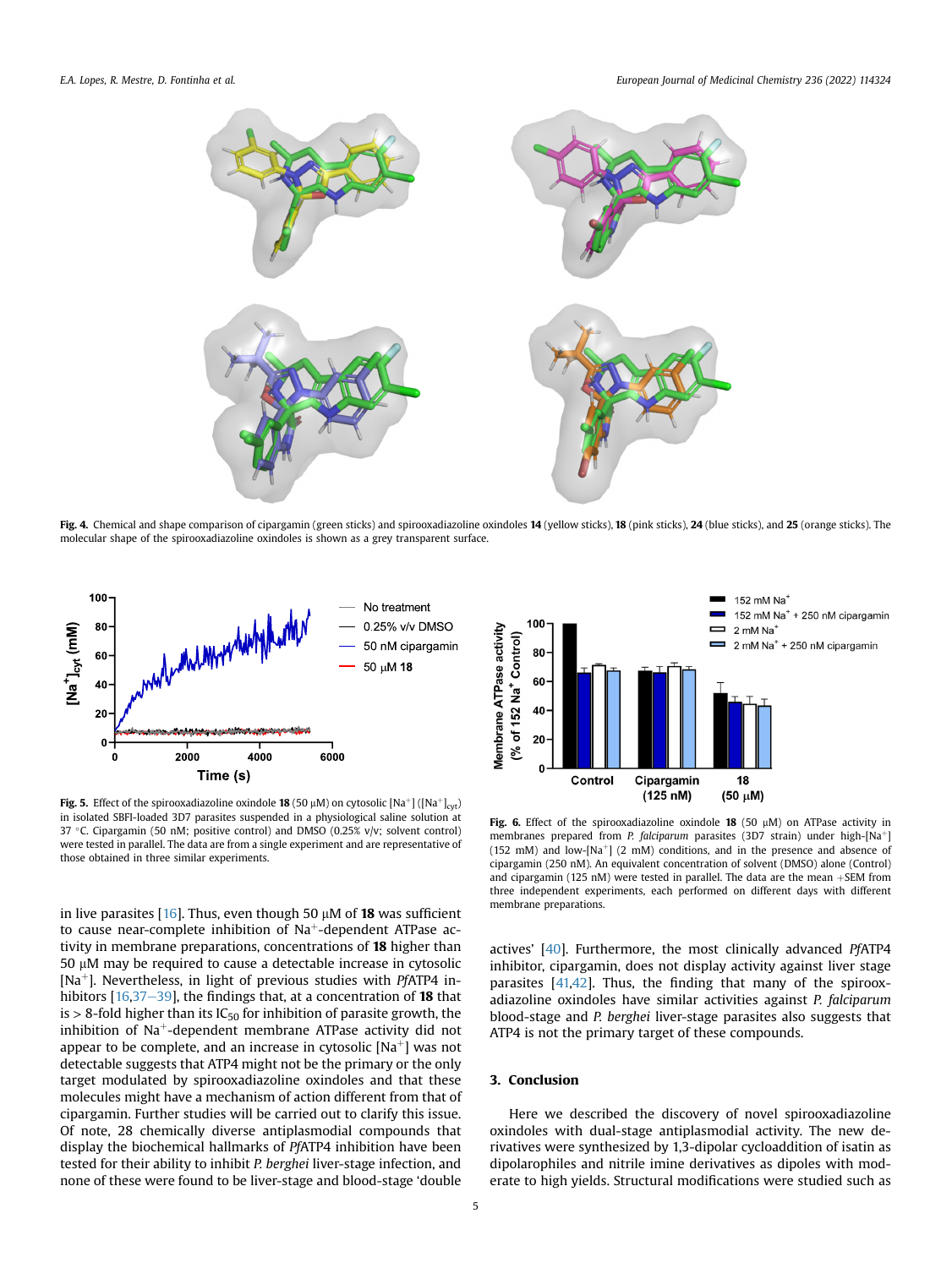the introduction of halogens in different positions of the oxindole moiety and aromaticity of the substituents of the oxadiazole ring and the new derivatives were evaluated against blood-stage chloroquine-resistant P. falciparum and liver-stage P. berghei parasites. The most active compounds, with  $IC_{50}$  below 10  $µM$ , had a halogen at positions 5 and 6 at the oxindole moiety, phenyl, or  $t$ -butyl groups at position 2 of the oxadiazole ring and meta-chlorophenyl group at position 4 of this latter ring. Additionally, in silico ligandbased molecular modeling study was performed to provide insights into the possible mechanism of action of these compounds, using the TC. From this study, cipargamin was the drug with the highest TC (up to 62% similarity) which raised the possibility that spirooxadiazoline oxindole derivatives inhibit the protein PfATP4, like cipargamin. Further biological studies were carried out to investigate whether PfATP4 was the target of the spirooxadiazoline oxindole derivatives. Compound 18 was used in this study (60% similarity, see Supporting Information). In cell-free assays, this compound inhibited both  $Na^+$ -dependent and  $Na^+$ -independent membrane ATPase activity at 50  $\mu$ M, suggesting that compound 18 inhibits PfATP4 and one or more other membrane ATPases. Despite some evidence for inhibition of PfATP4 at high concentrations, the inhibition of this protein does not seem to be the primary mechanism of action of our active compounds and further studies will be carried out to enlighten the target of the spirooxadiazoline oxindoles.

#### 4. Experimental section

#### 4.1. Chemistry

#### 4.1.1. General information

All chemicals were obtained from commercial suppliers and used without prior purification. Dichloromethane, triethylamine, and tetrahydrofuran were distilled from calcium hydride, potassium hydroxide, and sodium-benzophenone system, respectively. For monitoring the reactions, Merck Silica Gel 60 F254 aluminum plates were used and visualized at 254 nm UV light. Compounds were purified using Panreac Aplichem Silica Gel  $60 (40-63 \mu m)$  or Merck Silica Gel 60 GF254.

The infrared spectra were collected on a Shimadzu FTIR Affinity-1 spectrophotometer. The spectra were determined using thin films in a NaCl pellet. Only the most significant absorption bands are reported.

 $1$ H NMR and  $13$ C NMR spectra were recorded at 300 MHz and 75 MHz, respectively, at 297 K, on a Bruker 300 MHz/54 mm Ultra-Shield Spectrometer (Wissenbourg, Bas-Rhin, France). The chemical shifts are reported in parts per million (ppm,  $\delta$ ) referenced to acetone- $d_6$  (VWR Chemicals, 99.80% D), while the proton coupling constants J in Hertz (Hz). Multiplicities are given as s (singlet), br s (broad singlet), d (doublet), dd (double doublet), ddd (double of double doublet), td (triplet of doublets), t (triplet), and m (multiplet).

Melting points were determined using a Kofler camera Bock monoscope M.

LC-DAD-MS experiments were carried out with Waters Alliance 2695 HPLC with a Sunfire C18 column (100  $\times$  2.1 mm; 5 µm) at 35  $\degree$ C, using an isocratic binary solvent system of CH<sub>3</sub>CN:H<sub>2</sub>O  $(70:30 \text{ v/v\%)}$  with a flow rate of 1 mL/min, with a photodiode array detector to scan wavelength absorption from 230 to 650 nm and interfaced with a triple quadrupole mass Spectrometer MicroMass Quattromicro® API (Waters®, Ireland) with an electrospray in positive ion mode (ESI $+$ ), ion source at 120 °C, a capillary voltage of 3.0 kV and the source voltage of 30V (Mass Spectrometry Laboratory, Faculty of Pharmacy of Lisbon University). Elemental analysis (C, H, and N) was performed in a FLASH 2000 Series by Thermo Scientific. The results were within  $\pm 0.5\%$  of the theoretical values. The intermediates hydrazones, hydrazides, and hydrazonyl

chlorides were synthesized according to the literature  $[28-31]$  $[28-31]$  $[28-31]$  $[28-31]$ .

## 4.1.2. General procedure for the synthesis of spirooxadiazoline oxindoles derivatives

Triethylamine (2.0 equiv) was added dropwise to a mixture of isatin derivative (50 mg, 1.0 equiv) and hydrazonyl chloride derivative (2.0 equiv) in dichloromethane (1 mL/0.1 mmol of isatin) at room temperature, under nitrogen atmosphere. After consumption of the limiting reagent, the reaction mixture was quenched with distilled water. The aqueous phase was separated, and the organic phase was washed with brine twice  $(2 \times 10 \text{ mL})$ . The combined organic extracts were dried over anhydrous  $Na<sub>2</sub>SO<sub>4</sub>$  and the solvent was removed under vacuum. The crude was purified by chromatography using eluent n-hexane:ethyl acetate, followed by recrystallization in  $CH_2Cl_2/n$ -heptane affording the respective spirooxadiazoline oxindole.

#### 5'-(3-chlorophenyl)-3′-phenyl-3′H-spiro[indoline-3,2'-

[1,3,4]oxadiazol]-2-one 1: Reaction time: 16 h. Yield: 80%, yellow solid, mp 216–217 °C. **IR** (NaCl, selected peaks)  $\nu_{\text{max}}$  (cm<sup>-1</sup>) 3280 (NH), 1737 (C=O), 1600 (C=N). <sup>1</sup>H-NMR (300 MHz, Acetone-d<sub>6</sub>)  $\delta$  10.00 (s, 1H, NH), 7.88-7.81 (m, 2H, ArH), 7.60-7.49 (m, 4H, ArH), 7.23-7.13 (m, 4H, ArH), 7.64-6.79 (m, 3H, ArH).<sup>13</sup>C NMR (75 MHz, acetone-d<sub>6</sub>)  $\delta$  172.4 (C=O), 152.3 (C=N), 144.4 (C<sub>q</sub>), 143.8 (C<sub>q</sub>), 135.9  $(C_q)$ , 134.4 (CH), 132.3 (CH), 132.2 (C<sub>q</sub>), 130.7 (CH), 128.5 (C<sub>q</sub>), 127.8 (CH), 127.2 (CH), 126.1 (CH), 125.1 (CH), 122.6 (CH), 115.6 (CH), 114.7 (CH), 113.1 (CH), 97.1 (C<sub>spiro</sub>). **MS** (ESI)  $m/z$  calcd for C<sub>21</sub>H<sub>14</sub>ClN<sub>3</sub>O<sub>2</sub>: 375, found 376  $[(35)$ Cl)M + H]<sup>+</sup>; 378  $[(37)$ Cl)M + H]<sup>+</sup>. **HPLC purity** (ACN:H2O, 70:30): retention time 6.25 min, 95%.

5-bromo-5'-(3-chlorophenyl)-3′-phenyl-3′H-spiro[indoline-3,2'- [1,3,4]oxadiazol]-2-one 2: Reaction time: 16 h. Yield: 61%, yellow solid, mp 225–227 °C. **IR** (NaCl, selected peaks)  $\nu_{\text{max}}$  (cm $^{-1}$ ) 3282 (NH), 1743 (C=O), 1600 (C=N). <sup>1</sup>H-NMR (300 MHz, Acetone $d_6$ )  $\delta$  10.10 (s, 1H, NH), 7.87–7.82 (m, 2H, ArH), 7.77 (t, J = 1.8 Hz, 1H, ArH),  $7.70-7.67$  (m, 1H, ArH),  $7.58-7.53$  (m, 2H, ArH),  $7.24-7.13$  (m, 3H, ArH), 6.94-6.86 (m, 3H, ArH). <sup>13</sup>C-NMR (75 MHz, acetone-d<sub>6</sub>)  $\delta$  (ppm) 172.1 (C=O), 152.4 (C=N), 143.7 (C<sub>0</sub>), 137.3 (CH), 136.0 (C<sub>0</sub>), 132. (CH), 132.3 (CH), 130.9 (CH), 130.8 (CH), 128.5 (C<sub>q</sub>), 127.5 (C<sub>q</sub>), 127.4 (CH), 126.2 (CH), 122.9 (CH), 117.0 (Cq), 115.8 (CH), 115.1 (CH), 96.7 (C<sub>spiro</sub>). MS (ESI)  $m/z$  calcd for C<sub>21</sub>H<sub>13</sub>BrClN<sub>3</sub>O<sub>2</sub>: 453, found 454  $[(7^{9}Br(^{35}Cl)M + H]^{+}; 456 [(8^{1}Br)(^{35}Cl)M + H]^{+}; 456 [(7^{9}Br)(^{37}Cl)$  $M + H$ ]<sup>+</sup>; 458 [(<sup>81</sup>Br)(<sup>37</sup>Cl)M + H]<sup>+</sup>. **HPLC purity** (ACN:H<sub>2</sub>O, 70:30): retention time 7.91 min, 97%.

5-chloro-5'-(3-chlorophenyl)-3′-phenyl-3′H-spiro[indoline-3,2'- [1,3,4]oxadiazol]-2-one 3: Reaction time: 16 h. Yield: 85%, yellow solid, mp > 300 °C. **IR** (NaCl, selected peaks)  $\nu_{\text{max}}$  (cm<sup>-1</sup>) 3283 (NH), 1726 (C=O), 1602 (C=N), 1570. <sup>1</sup>H-NMR (300 MHz, Acetone-d<sub>6</sub>)  $\delta$  9.80 (s, 1H, NH), 8.01-7.94 (m, 2H, ArH), 7.66-7.53  $(m, 3H, ArH)$ , 7.23-7.17  $(m, 4H, ArH)$ , 6.99-6.95  $(m, 2H, ArH)$ , 6.84–6.78 (m, 1H, ArH).<sup>13</sup>C NMR (75 MHz, acetone-d<sub>6</sub>)  $\delta$  172.2 (C= O), 152.4 (C=N), 143.7 (C<sub>q</sub>), 143.2 (C<sub>q</sub>), 136.0 (C<sub>q</sub>), 134.4 (CH), 132.4 (CH), 132.3 (CH), 130.9 (CH), 129.9 (C<sub>q</sub>), 128.5 (C<sub>q</sub>), 128.0 (CH), 127.4 (CH), 127.1 (C<sub>q</sub>), 126.2 (CH), 123.0 (CH), 115.8 (CH), 114.7 (CH), 96.8 (C<sub>spiro</sub>). **MS** (ESI)  $m/z$  calcd for C<sub>21</sub>H<sub>13</sub>Cl<sub>2</sub>N<sub>3</sub>O<sub>2</sub>: 409, found 410 [(<sup>35</sup>Cl)  $M + H$ ]<sup>+</sup>; 412 [(<sup>35</sup>Cl)(<sup>37</sup>Cl) M + H]<sup>+</sup>; 414 [(<sup>37</sup>Cl) M + H]<sup>+</sup>. **HPLC purity** (ACN: $H_2O$ , 70:30): retention time 9.83 min, 96%.

7-chloro-5'-(3-chlorophenyl)-3′-phenyl-3′H-spiro[indoline-3,2'- [1,3,4]oxadiazol]-2-one 4: Reaction time: 16 h. Yield: 54%, yellow solid, mp 215–216 °C. **IR** (NaCl, selected peaks)  $\nu_{\text{max}}$  (cm $^{-1}$ ) 3275 (NH), 1743 (C=O), 1597 (C=N). <sup>1</sup>H-NMR (300 MHz, Acetone $d_6$ )  $\delta$  10.41 (s, 1H, NH), 7.88-7.83 (m, 2H, ArH), 7.59-7.54 (m, 4H, ArH), 7.24-7.17 (m, 3H, ArH), 6.94-6.86 (m, 3H, ArH). <sup>13</sup>C-NMR (75 MHz, acetone-d<sub>6</sub>)  $\delta$  (ppm) 172.3 (C=O), 152.4 (C=N), 143.7 (C<sub>a</sub>), 142.0 (C<sub>a</sub>) 136.0 (C<sub>a</sub>), 134.3 (CH), 132.4 (CH), 132.3 (CH), 130.9 (CH),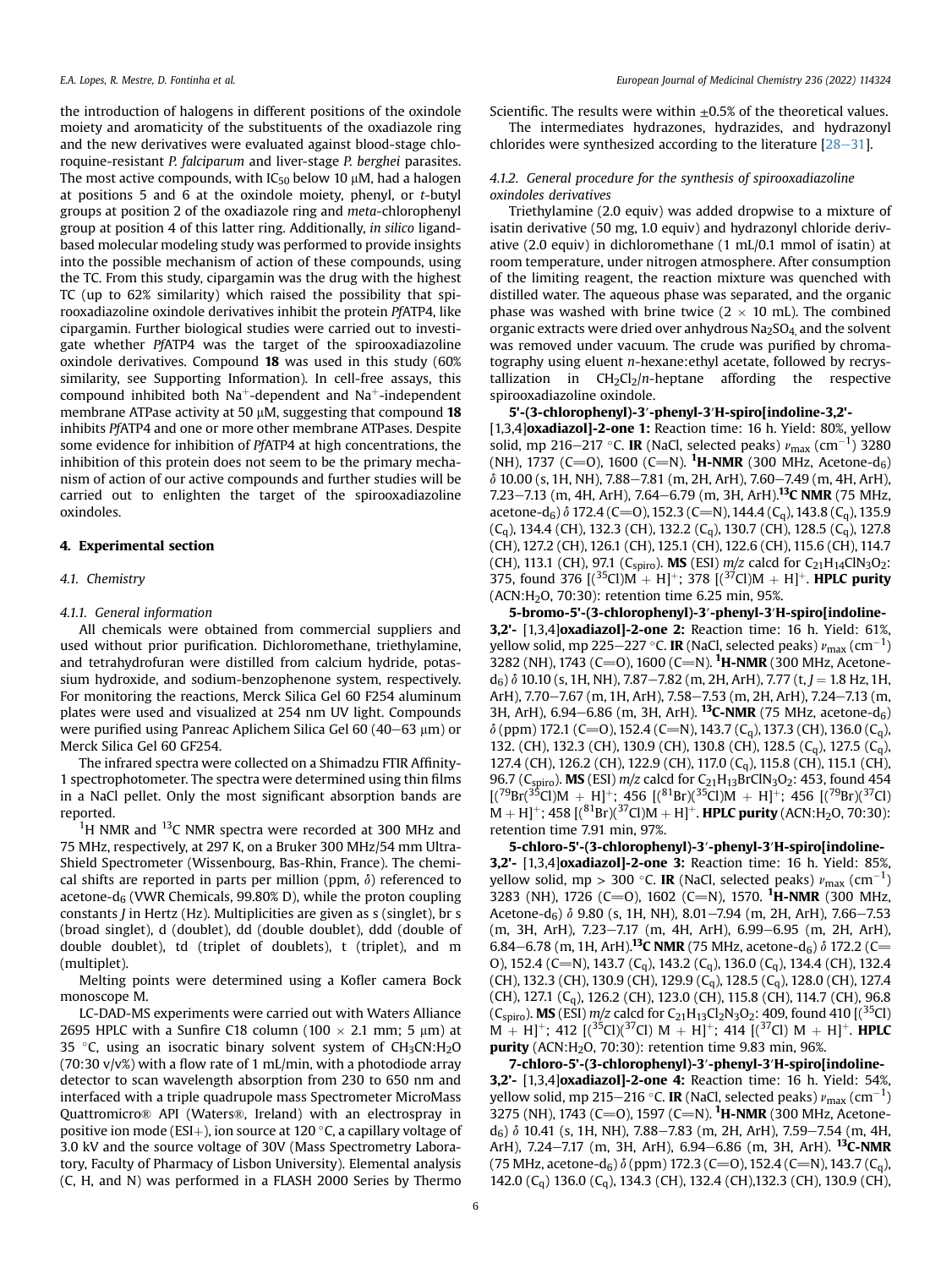128.4 (Cq), 127.4 (CH), 127.1 (Cq), 126.4 (CH1), 126.4 (CH2), 126.2 (CH), 123.0 (CH), 117.9 (C<sub>q</sub>), 115.9 (CH), 97.3 (C<sub>spiro</sub>). **MS** (ESI)  $m/z$ calcd for C<sub>21</sub>H<sub>13</sub>Cl<sub>2</sub>N<sub>3</sub>O<sub>2</sub>: 409, found 410  $[(35)$ Cl<sub>1</sub>M + H<sub>1</sub><sup>+</sup>; 412  $[[({}^{35}Cl)(^{37}Cl)M + H]^{+}$ ; 414  $[({}^{37}Cl)M + H]^{+}$ . HPLC purity (ACN:H<sub>2</sub>O, 70:30): retention time 8.17 min, 98%.

5-bromo-5'-(4-chlorophenyl)-3′-phenyl-3′H-spiro[indoline-3,2'- [1,3,4]oxadiazol]-2-one 5: Reaction time: 16 h. Yield: 51%, yellow solid, mp 123–125 °C. **IR** (NaCl, selected peaks)  $\nu_{\text{max}}\,(\text{cm}^{-1})$ 3275 (NH), 1743 (C=O), 1597 (C=N). <sup>1</sup>**H-NMR** (300 MHz, acetone $d_6$ )  $\delta$  (ppm) 10.14 (br s, 1H, NH), 7.93–7.88 (m, 2H, ArH), 7.77 (d, J = 2.1 Hz, 1H, ArH), 7.67 (dd,  $J = 8.3$ , 2.1 Hz, 1H, ArH), 7.56-7.50 (m, 2H, ArH), 7.23-7.13 (m, 3H, ArH), 6.97-6.78 (m, 3H, ArH). <sup>13</sup>C-NMR (75 MHz, acetone-d<sub>6</sub>)  $\delta$  (ppm) 171.2 (C=O), 153.3 (C=N), 142.9 (C<sub>a</sub>), 142.1 (Cq), 136.6 (CH), 132.0 (CH), 130.0 (CH1), 130.0 (CH2), 129.8 (CH), 127.2 (CH), 126.5 (C<sub>q</sub>), 126.3 (C<sub>q</sub>), 125.5 (C<sub>q</sub>), 116.4 (CH), 116.3(C<sub>q</sub>), 114.5 (CH), 95.7 (C<sub>spiro</sub>); **MS** (ESI)  $m/z$  calcd for  $C_{21}H_{13}BrClN_3O_2$ : 453, found 454  $[(^{79}Br)(^{35}Cl)M + H]$ <sup>+</sup>; 456  $[(<sup>81</sup>Br)(<sup>35</sup>Cl)M + H]<sup>+</sup>; 456 [(<sup>79</sup>Br)(<sup>37</sup>Cl)M + H]<sup>+</sup>; 458 [(<sup>81</sup>Br)(<sup>37</sup>Cl)$  $M + H$ <sup>+</sup>. **HPLC purity** (ACN:H<sub>2</sub>O, 70:30): retention time 8.32 min, 95%.

5-chloro-5'-(4-chlorophenyl)-3′-phenyl-3′H-spiro[indoline-3,2'- [1,3,4]oxadiazol]-2-one 6: Reaction time: 16 h. Yield: 68%, yellow solid, mp 123–125 °C. **IR** (NaCl, selected peaks)  $\nu_{\text{max}}\,(\text{cm}^{-1})$ 3275 (NH), 1743 (C=O), 1599 (C=N). <sup>1</sup>**H-NMR** (300 MHz, Acetone $d_6$ )  $\delta$  10.14 (s, 1H, NH), 7.89 (d, J = 8.7 Hz, 2H, ArH), 7.65 (d, J = 2.1 Hz, 1H, ArH), 7.60-7.56 (m, 2H, ArH), 7.53 (d,  $J = 2.2$  Hz, 1H, ArH), 7.23-7.17 (m, 3H, ArH), 6.97-6.84 (m, 3H, ArH). <sup>13</sup>C-NMR (75 MHz, acetone-d<sub>6</sub>)  $\delta$  (ppm) 172.3 (C=O), 152.7 (C=N), 143.7 (C<sub>a</sub>), 143.1  $(C_q)$ , 137.8  $(C_q)$ , 134.3 (CH), 130.9 (CH), 130.7 (CH), 129.9  $(C_q)$ , 129.4 (CH), 128.0 (CH), 127.1 (C<sub>q</sub>), 125.3 (C<sub>q</sub>), 122.8 (CH), 115.6 (CH), 114.7 (CH), 96.7 (C<sub>spiro</sub>). **MS** (ESI)  $m/z$  calcd for C<sub>21</sub>H<sub>13</sub>Cl<sub>2</sub>N<sub>3</sub>O<sub>2</sub>: 409, found 410  $[(35)$ Cl)M + H]<sup>+</sup>; 412  $[(35)$ Cl)( $(37)$ Cl)M + H]<sup>+</sup>; 414  $[(37)$ Cl)M + H]<sup>+</sup>. HPLC purity (ACN: $H<sub>2</sub>$ O, 70:30): retention time 7.12 min, 97%.

7-chloro-5'-(4-chlorophenyl)-3′-phenyl-3′H-spiro[indoline-3,2'- [1,3,4]oxadiazol]-2-one 7: Reaction time: 16 h. Yield: 67%, yellow solid, mp 229–231 °C. **IR** (NaCl, selected peaks)  $\nu_{\text{max}}\,(\text{cm}^{-1})$ 3227 (NH), 1747 (C=O), 1599 (C=N). <sup>1</sup>**H-NMR** (300 MHz, Acetone $d_6$ )  $\delta$  10.44 (s, 1H, NH), 7.88 (d, J = 8.5 Hz, 2H, ArH), 7.59–7.51 (m, 4H, ArH), 7.22-7.16 (m, 3H, ArH), 6.91-6.84 (m, 3H, ArH). <sup>13</sup>C-NMR (75 MHz, acetone-d<sub>6</sub>)  $\delta$  (ppm) 172.3 (C=O), 152.8 (C=N), 143.7 (C<sub>a</sub>), 142.0 (Cq), 137.9 (Cq), 134.3 (CH), 130.9 (CH), 130.8 (CH), 129.4 (CH), 127.1 (Cq), 126.4 (CH), 125.2 (Cq), 122.9 (CH), 117.8 (Cq), 115.7 (CH), 97.2 (C<sub>spiro</sub>). **MS** (ESI)  $m/z$  calcd for C<sub>21</sub>H<sub>13</sub>Cl<sub>2</sub>N<sub>3</sub>O<sub>2</sub>: 409, found 410  $[(35C)$ M + H]<sup>+</sup>; 412  $[(35C)$  $(37C)$ M + H]<sup>+</sup>; 414  $[(37C)$ M + H]<sup>+</sup>. **HPLC** purity (ACN: $H<sub>2</sub>$ O, 70:30): retention time 7.24 min, 99%.

5'-(4-methoxyphenyl)-3′-phenyl-3′H-spiro[indoline-3,2'- [1,3,4]oxadiazol]-2-one 8: Reaction time: 16 h. Yield: 42%, yellow solid, mp 224–226 °C. **IR** (NaCl, selected peaks)  $\nu_{\text{max}}$  (cm $^{-1}$ ) 3419 (NH), 1743 (C $=$ O), 1606 (C $=$ N).  $^1$ **H NMR** (300 MHz, Acetone-d<sub>6</sub>)  $\delta$  9.89 (s, 1H, NH), 7.86-7.82 (m, 2H, ArH), 7.54-7.47 (m, 2H, ArH), 7.18-7.02 (m, 6H, ArH), 6.91-6.87 (m, 3H, ArH), 3.89 (s, 3H, CH<sub>3</sub>).  $13$ C-NMR (75 MHz, acetone-d<sub>6</sub>)  $\delta$  172.8 (C=O), 163.6 (C<sub>q</sub>), 153.6 (C= N), 144.5 (Cq), 144.4 (Cq) 134.2 (CH), 130.6 (CH), 129.6 (CH), 127.7 (CH), 125.8 (C<sub>q</sub>), 125.1 (CH), 122.1 (CH), 119.0 (CH), 115.9 (CH), 115.6  $(C_q)$ , 113.0 (CH), 96.6 ( $C_{spiro}$ ), 56.7 (CH<sub>3</sub>). **MS** (ESI)  $m/z$  calcd for  $C_{22}H_{17}N_3O_3$ : 371, found 372  $[M+H]^+$ . **HPLC purity** (ACN:H<sub>2</sub>O, 70:30): retention time 3.97 min, 100%.

5-bromo-5'-(4-methoxyphenyl)-3′-phenyl-3′H-spiro[indoline-3,2'- [1,3,4]oxadiazol]-2-one 9: Reaction time: 16 h. Yield: 62%, yellow solid, mp 164–166 °C. IR (NaCl, selected peaks)  $v_{\rm max}$ (cm<sup>-1</sup>) 3275 (NH), 1743 (C=O), 1608 (C=N). <sup>1</sup>**H-NMR** (300 MHz, Acetone-d<sub>6</sub>)  $\delta$  9.57 (s, 1H, NH), 8.01-7.97 (m, 2H, ArH), 7.77 (dd,  $J = 8.4$ , 2.1 Hz, 1H, ArH), 7.69–7.68 (m, 1H, ArH), 7.21–7.14 (m, 2H, ArH), 7.07-7.03 (m, 3H, ArH), 6.96-6.93 (m, 2H, ArH), 6.81-6.76  $(m, 1H, ArH)$ , 3.89 (s, 3H, CH<sub>3</sub>). <sup>13</sup>C-NMR (75 MHz, acetone-d6)  $\delta$  184.3 (C=O), 167.8 (C<sub>q</sub>), 164.2 (C<sub>q</sub>), 160.0 (C<sub>q</sub>), 151.6 (C=N), 151.2  $(C_q)$ , 142.0 (CH), 130.8 (CH), 130.4 (CH), 128.7 (CH), 127.1  $(C_q)$ , 121.3 (CH), 116.6 (C<sub>a</sub>), 116.0 (CH), 115.3 (CH), 114.9 (CH), 96.7 (C<sub>spiro</sub>), 56.6 (CH<sub>3</sub>). **MS** (ESI)  $m/z$  calcd for C<sub>22</sub>H<sub>16</sub>BrN<sub>3</sub>O<sub>3</sub>: 449, found 450 [(<sup>79</sup>Br)  $M + H$ ]<sup>+</sup>; 452 [(<sup>81</sup>Br) M + H]<sup>+</sup>. **HPLC purity** (ACN:H<sub>2</sub>O, 70:30): retention time 6.34 min, 97%.

5-chloro-5'-(4-methoxyphenyl)-3′-phenyl-3′H-spiro[indoline-3,2'- [1,3,4]oxadiazol]-2-one 10: Reaction time: 16 h. Yield: 63%, yellow solid, mp 156-157 °C. IR (NaCl, selected peaks)  $v_{\text{max}}$  $\rm (cm^{-1})$  3257 (NH), 1741 (C=O), 1593 (C=N). <sup>1</sup>H-NMR (300 MHz, acetone-d<sub>6</sub>)  $\delta$  (ppm) 9.59 (s, 1H, NH), 7.99 (d, J = 8.8 Hz, 2H, ArH),  $7.65 - 7.62$  (m, 1H, ArH), 7.55 (s, 1H, ArH), 7.21-7.03 (m, 5H, ArH), 6.95 (d, J = 7.7 Hz, 2H, ArH), 6.76 (t, J = 7.3 Hz, 1H, ArH), 3.89 (s, 3H, CH<sub>3</sub>). <sup>13</sup>C-NMR (75 MHz, acetone-d<sub>6</sub>)  $\delta$  184.7 (C=O), 167.7 (C<sub>q</sub>), 164.2 (C<sub>a</sub>), 151.6 (C=N), 150.9 (C<sub>a</sub>), 139.1 (CH), 130.8 (CH), 130.4 (CH), 129.5 (C<sub>a</sub>), 127.0 (C<sub>a</sub>), 125.8 (CH), 121.2 (CH), 120.9 (C<sub>a</sub>), 115.6 (CH), 115.3 (CH), 114.7 (CH), 96.6 (C<sub>spiro</sub>), 56.6 (CH<sub>3</sub>). **MS** (ESI)  $m/z$ calcd for C<sub>22</sub>H<sub>16</sub>ClN<sub>3</sub>O<sub>3</sub>: 405, found 406  $\left[\frac{^{35}C}{^{36}C}\right](10^{37}C)$  $M + H$ <sup>+</sup>.HPLC purity (ACN:H<sub>2</sub>O, 70:30): retention time 5.68 min, 95%.

7-chloro-5'-(4-methoxyphenyl)-3′-phenyl-3′H-spiro[indoline-3,2'- [1,3,4]oxadiazol]-2-one 11: Reaction time: 16 h. Yield: 53%, yellow solid, mp 213–215 °C. IR (NaCl, selected peaks)  $v_{\text{max}}$  $\rm (cm^{-1})$  3419 (NH), 1743 (C=O), 1604 (C=N). <sup>1</sup>H-NMR (300 MHz, Acetone-d<sub>6</sub>)  $\delta$  10.28 (s, 1H, NH), 7.86-7.81 (m, 2H, ArH), 7.69 (dd,  $J = 8.1, 1.1$  Hz, 1H, ArH), 7.55 (td,  $J = 7.5, 3.1, 1.1$  Hz, 1H, ArH), 7.49 (dd,  $J = 7.5$ , 1.1 Hz, 1H, ArH), 7.21-7.16 (m, 2H, ArH), 7.11-7.06 (m, 2H, ArH), 6.91-6.81 (m, 3H, ArH), 3.90 (s, 3H, CH<sub>3</sub>). <sup>13</sup>C-NMR (75 MHz, acetone-d<sub>6</sub>)  $\delta$  173.0(C=O), 163.7 (C<sub>q</sub>), 153.7 (C=N), 144.3 (C<sub>q</sub>), 139.2 (CH), 134.1 (CH), 130.8 (CH), 129.6 (CH), 127.3 (Cq), 126.3 (CH), 125.7  $(C_q)$ , 124.7  $(C_q)$ , 122.5 (CH), 118.7  $(C_q)$ , 116.0 (CH), 115.7 (CH), 96.8 (C<sub>spiro</sub>), 56.7 (CH<sub>3</sub>). **MS** (ESI)  $m/z$  calcd for C<sub>22</sub>H<sub>16</sub>ClN<sub>3</sub>O<sub>3</sub>: 405, found 406  $[(35C)M + H]^+$ ; 408  $[(37C)M + H]^+$ . HPLC purity (ACN:H<sub>2</sub>O, 70:30): retention time 5.05 min, 98%.

3'-(3-chlorophenyl)-5′-phenyl-3′H-spiro[indoline-3,2'-

 $[1,3,4]$ oxadiazol]-2-one 12: Reaction time: 16 h. Yield: 87%, yellow solid, mp 216–217 °C. **IR** (NaCl, selected peaks)  $\nu_{\text{max}}$  (cm<sup>-1</sup>) 3257 (NH), 1741 (C=O), 1593 (C=N). <sup>1</sup>H-NMR (300 MHz, Acetone-d<sub>6</sub>)  $\delta$  10.09 (s, 1H, NH), 7.91 (d, J = 5.0 Hz, 2H, ArH), 7.59–7.51 (m, 5H, ArH), 7.20–7.13 (m, 3H, ArH), 7.06 (s, 1H, ArH), 6.84 (d,  $J = 7.7$  Hz, 1H, ArH), 6.64 (d, J = 7.8 Hz, 1H, ArH). <sup>13</sup>C-NMR (75 MHz, acetoned<sub>6</sub>)  $\delta$  (ppm) 171.4 (C=O), 153.4 (C=N), 144.4 (C<sub>q</sub>), 143.6 (C<sub>q</sub>), 135.4  $(C_q)$ , 133.9  $(C_q)$ , 132.0 (CH), 131.5 (CH), 129.8 (CH), 127.2 (CH), 127.1 (CH), 125.5 (C<sub>a</sub>), 124.5 (CH), 123.7 (CH), 121.1 (CH), 114.6 (CH), 112.5 (CH), 112.4 (CH), 95.8 (C<sub>spiro</sub>). **MS** (ESI)  $m/z$  calcd for C<sub>21</sub>H<sub>14</sub>ClN<sub>3</sub>O<sub>2</sub>: 375, found 376  $[(35C1)M + H]^+$ ; 378  $[(37C1)M + H]^+$ **.HPLC purity** (ACN:H2O, 70:30): retention time 6.00 min, 98%.

5-bromo-3'-(3-chlorophenyl)-5′-phenyl-3′H-spiro[indoline-3,2'- [1,3,4]oxadiazol]-2-one 13: Reaction time: 16 h. Yield: 64%, yellow solid, mp 222–223 °C. **IR** (NaCl, selected peaks)  $\nu_{\text{max}}$  (cm $^{-1}$ ) 3254 (NH), 1743 (C=O), 1618, 1593 (C=N). <sup>1</sup>H-NMR (300 MHz, Acetone-d<sub>6</sub>)  $\delta$  10.23 (s, 1H, NH), 7.93-7.90 (m, 2H, ArH), 7.83 (d,  $J = 1.7$  Hz, 1H, ArH), 7.72 (dd,  $J = 8.4$ , 2.1 Hz, 1H, ArH), 7.59–7.52 (m, 3H, ArH), 7.20-7.15 (m, 2H, ArH), 7.09 (t,  $J = 2.3$  Hz, 1H, ArH), 6.88  $(dd, J = 8.0, 1.1$  Hz, 1H, ArH), 6.65 (dd,  $J = 8.2, 1.5$  Hz, 1H, ArH). <sup>13</sup>C-**NMR** (75 MHz, acetone-d<sub>6</sub>)  $\delta$  (ppm) 171.1 (C=O), 153.4 (C=N), 144.3  $(C_a)$ , 142.9  $(C_a)$ , 136.8  $(CH)$ , 135.5  $(C_a)$ , 132.1  $(CH)$ , 131.7  $(CH)$ , 130.1 (CH), 129.8 (CH), 127.3 (CH), 126.3 (C<sub>q</sub>), 125.4 (C<sub>q</sub>), 121.4 (CH), 116.5  $(C_q)$ , 114.8 (CH), 114.6 (CH), 112.4 (CH), 95.4  $(C_{\text{sbiro}})$ . MS (ESI)  $m/z$  calcd for C<sub>21</sub>H<sub>14</sub>BrClN<sub>3</sub>O<sub>2</sub>: 453, found 454  $[(35C)(79Br)M + H]$ ; 456  $[(35)C](81)Br(M + H)^+$ ; 456  $[(37)C](79)Br(M + H)^+$ ; 458  $[(37)C](81)Br(M + H)^+$ . **HPLC purity** (ACN:H<sub>2</sub>O, 70:30): retention time 10.33 min, 96%.

5-chloro-3'-(3-chlorophenyl)-5′-phenyl-3′H-spiro[indoline-3,2'- [1,3,4]oxadiazol]-2-one 14: Reaction time: 16 h. Yield: 64%,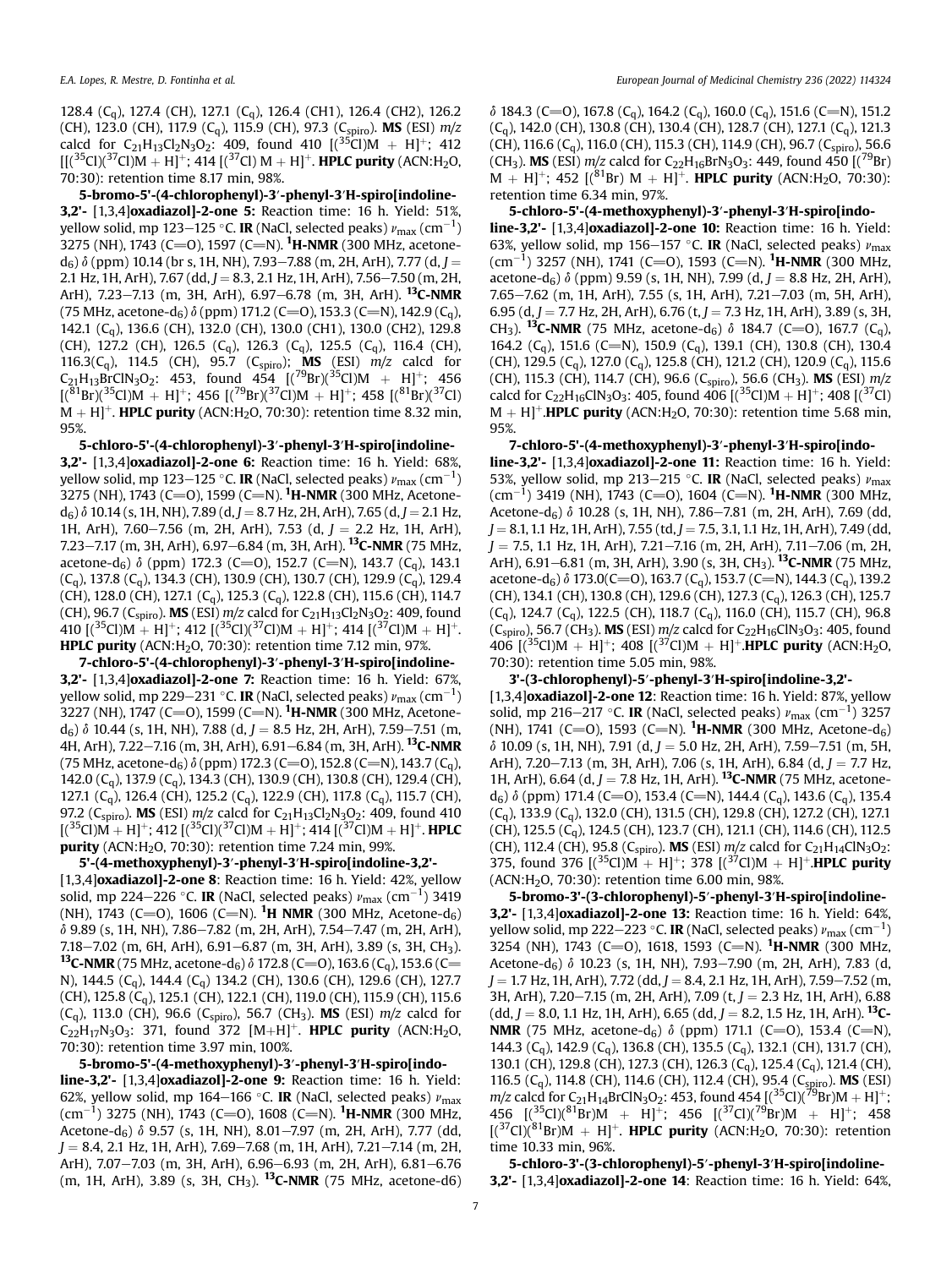yellow solid, mp 209–210 °C. IR (NaCl, selected peaks)  $\nu_{\mathrm{max}}$  (cm-1) 3271 (NH), 1743 (C=O), 1593 (C=N). <sup>1</sup>**H NMR** (300 MHz, Acetone $d_6$ )  $\delta$  10.16 (s, 1H, NH), 7.91 (dd, J = 7.7, 1.9 Hz, 2H, ArH), 7.68 (d,  $J = 2.1$  Hz, 1H, ArH), 7.61-7.51 (m, 4H, ArH), 7.23-7.15 (m, 2H, ArH), 7.10 (t,  $J = 2.1$  Hz, 1H, ArH), 6.89–6.86 (m, 1H, ArH), 6.68–6.64 (m, 1H, ArH). <sup>13</sup>C-NMR (75 MHz, acetone-d<sub>6</sub>)  $\delta$  (ppm) 172.0 (C=O), 154.2 (C=N), 145.1 (C<sub>a</sub>), 143.1 (C<sub>a</sub>), 136.3 (C<sub>a</sub>), 134.6 (CH), 132.8 (CH), 132.4 (CH), 130.5 (CH), 130.1 (Cq), 128.1 (CH), 128.0 (CH), 126.7 (Cq), 126.2 (C<sub>q</sub>), 122.2 (CH), 115.6 (CH), 114.8 (CH), 113.3 (CH), 96.3 (C<sub>spiro</sub>). **MS** (ESI)  $m/z$  calcd for C<sub>21</sub>H<sub>13</sub>Cl<sub>2</sub>N<sub>3</sub>O<sub>2</sub>: 409, found 410 [(<sup>35</sup>Cl)  $M + H$ <sup>+</sup>; 412 [(<sup>35</sup>Cl)(<sup>37</sup>Cl)M + H]<sup>+</sup>; 414 [(<sup>37</sup>Cl)M + H]<sup>+</sup>. **HPLC purity** (ACN:H2O, 70:30): retention time 9.30 min, 97%.

6-bromo-3'-(3-chlorophenyl)-5′-phenyl-3′H-spiro[indoline-3,2'- [1,3,4]oxadiazol]-2-one 15: Reaction time: 15 h. Yield: 78%, yellow solid, mp 215–216 °C. **IR** (KBr, selected peaks)  $\nu_{\text{max}}$  (cm $^{-1}$ ) 3265 (NH), 174.3 (C=O), 159.3 (C=N) cm<sup>-1</sup>. <sup>1</sup>**H-NMR** (300 MHz, acetone-d<sub>6</sub>)  $\delta$  (ppm) 10.16 (br s, 1H, NH), 7.92–7.89 (m, 2H, ArH), 7.57–7.50 (m, 4H, ArH), 7.37–7.34 (m, 2H, 2 ArH), 7.16 (t,  $J = 8.1$  Hz, 1H, ArH), 7.09 (t,  $J = 2.1$  Hz, 1H, ArH), 6.86 (ddd,  $J = 8.0$ , 2.0, 0.8 Hz, 1H, ArH), 6.63 (ddd, J = 8.3, 2.3, 0.8 Hz, 1H, ArH). <sup>13</sup>C-NMR (75 MHz, acetone-d<sub>6</sub>)  $\delta$  (ppm) 171.3 (C=O), 153.5 (C=N), 145.1 (C<sub>q</sub>), 144.4  $(C_q)$ , 135.5  $(C_q)$ , 132.1 (CH), 131.6 (CH), 129.8 (CH), 128.8 (CH), 127.5 (CH), 127.3 (CH), 127.1 (C<sub>q</sub>), 125.4 (C<sub>q</sub>), 123.3 (C<sub>q</sub>), 121.5 (CH), 115.8 (CH), 115.0 (CH), 112.6 (CH), 95.5 ( $C_{\text{spiro}}$ ). **Anal.** Calcd. for  $C_{21}H_{13}BrClN_3O_2$ : C 55.47%, H 2.88%, N 9.24%, found: C 54.94%, H 3.39%, N 9.12%.

6-chloro-3'-(3-chlorophenyl)-5′-phenyl-3′H-spiro[indoline-3,2'- [1,3,4]oxadiazol]-2-one 16: Reaction time: 15 h. Yield: 43%, yellow solid, mp 224–225 °C. **IR** (KBr, selected peaks)  $\nu_{\text{max}}$  (cm $^{-1}$ ) 3140 (NH), 1740 (C=O), 1616 (C=N) cm $^{-1}$ .  $^1$ **H-NMR** (300 MHz, acetone-d<sub>6</sub>)  $\delta$  (ppm) 10.16 (br s, 1H, NH), 7.92–7.89 (m, 2H, ArH), 7.60–7.53 (m, 4H, ArH), 7.21–7.13 (m, 3H, ArH), 7.09 (t,  $J = 2.1$  Hz, 1H, ArH),  $6.86$  (ddd,  $J = 8.0$ , 2.0, 0.8 Hz, 1H, ArH), 6.63 (ddd,  $J = 8.3$ , 2.3, 0.8 Hz, 1H, ArH). <sup>13</sup>C-NMR (75 MHz, acetone-d<sub>6</sub>)  $\delta$  (ppm) 171.4 (C=O), 153.5 (C=N), 145.0 (C<sub>a</sub>), 144.4 (C<sub>a</sub>), 139.0 (C<sub>a</sub>), 135.5 (C<sub>a</sub>), 132.1 (CH), 131.6 (CH), 129.8 (CH), 128.6 (CH), 127.2 (CH), 125.4 (Cq), 124.5 (CH), 122.8 (C<sub>a</sub>), 121.5 (CH), 115.0 (CH), 113.0 (CH), 112.6 (CH), 95.4 (C<sub>spiro</sub>). **Anal.** Calcd. for C<sub>21</sub>H<sub>13</sub>Cl<sub>2</sub>N<sub>3</sub>O<sub>2</sub>: C 61.48%, H 3.19%, N 10.24%, Found: C 61.31%, H 3.58%, N 10.13%.

7-chloro-3'-(3-chlorophenyl)-5′-phenyl-3′H-spiro[indoline-3,2'- [1,3,4]oxadiazol]-2-one 17: Reaction time: 16 h. Yield: 68%, yellow solid, mp 205—207 °C. **IR** (NaCl, selected peaks)  $\nu_{\text{max}}\,(\text{cm}^{-1})$ 3381 (NH), 1747 (C=O), 1595 (C=N). <sup>1</sup>**H NMR** (300 MHz, Acetone $d_6$ )  $\delta$  10.43 (s, 1H, NH), 7.94-7.91 (m, 2H, ArH), 7.62-7.52 (m, 5H, ArH), 7.24-7.15 (m, 2H, ArH), 7.11 (t,  $J = 2.1$  Hz, 1H, ArH), 6.88 (dd,  $J = 7.9$ , 1.9 Hz, 1H, ArH), 6.63 (dd,  $J = 8.3$ , 1.5 Hz, 1H, ArH). <sup>13</sup>C NMR (75 MHz, acetone-d<sub>6</sub>)  $\delta$  (ppm) 172.0 (C=O), 154.3 (C=N), 145.1 (C<sub>q</sub>), 136.3 (Cq), 134.5 (CH), 132.9 (CH), 132.4 (CH), 130.6 (CH), 128.0 (CH), 126.7 (Cq), 126.5 (CH1), 126.5 (CH2), 126.1 (Cq), 122.3 (CH), 118.0  $(C_q)$ , 115.8 (CH), 113.4 (CH), 96.8 ( $C_{\text{spiro}}$ ). **MS** (ESI)  $m/z$  calcd for  $C_{21}H_{13}Cl_2N_3O_2$ : 409, found 410  $[({}^{35}Cl)M + H]^+$ ; 412  $[({}^{35}Cl)({}^{37}Cl)$  $M + H$ ]<sup>+</sup>; 414 [(<sup>37</sup>Cl)M + H]<sup>+</sup>. **HPLC purity** (ACN:H<sub>2</sub>O, 70:30): retention time 7.70 min, 97%.

5-bromo-3'-(4-chlorophenyl)-5′-phenyl-3′H-spiro[indoline-3,2'- [1,3,4]oxadiazol]-2-one 18: Reaction time: 15 h. Yield: 74%, yellow solid, mp 216–217 °C. **IR** (KBr, selected peaks)  $\nu_{\text{max}}$  (cm $^{-1}$ ) 3462 (NH), 1762 (C=O), 1616 (C=N) cm<sup>-1</sup>. <sup>1</sup>**H-NMR** (300 MHz, acetone-d<sub>6</sub>)  $\delta$  (ppm) 10.19 (br s, 1H, NH), 7.90–7.87 (m, 2H, ArH), 7.79 (d,  $J = 2.0$  Hz, 1H, ArH), 7.69 (dd,  $J = 8.4$ , 2.1 Hz, 1H, ArH), 7.57-7.51 (m, 3H, ArH), 7.24-7.19 (m, 2H, ArH), 7.13 (d,  $J = 8.4$  Hz, 1H, ArH), 6.92-6.89 (m, 2H, ArH). <sup>13</sup>C-NMR (75 MHz, acetone-d<sub>6</sub>)  $\delta$  (ppm) 171.1 (C=O), 153.2 (C=N), 142.9 (C<sub>q</sub>), 142.0 (C<sub>q</sub>), 136.6 (CH), 131.9 (CH), 130.0 (CH1), 130.0 (CH2), 129.7 (CH), 127.2 (CH), 126.4  $(C_q)$ , 126.2  $(C_q)$ , 125.5  $(C_q)$ , 116.3 (CH), 115.4  $(C_q)$ , 114.5 (CH), 95.6 (C<sub>spiro</sub>). **MS** (ESI)  $m/z$  calcd for C<sub>21</sub>H<sub>13</sub>BrClN<sub>3</sub>O<sub>2</sub>: 453, found 454  $[(35Cl)(79Br)M + H]^+$ ; 456  $[(35Cl)(81Br)M + H]^+$ ; 456  $[(37Cl)(79Br)$  $M + H$ ]<sup>+</sup>; 458 [(<sup>37</sup>Cl)(<sup>81</sup>Br)M + H]<sup>+</sup>. **Anal.** Calcd. (C<sub>21</sub>H<sub>13</sub>BrClN<sub>3</sub>O<sub>2</sub>): C, 55.47%; H, 2.88%; N, 9.24%, found C, 55.64%; H, 3.14%; N, 8.87%.

7-chloro-3'-(4-chlorophenyl)-5′-phenyl-3′H-spiro[indoline-3,2'- [1,3,4]oxadiazol]-2-one 19: Reaction time: 16 h. Yield: 68%, yellow solid, mp130 – 131 °C. **IR** (NaCl, selected peaks)  $\nu_{\text{max}}$  (cm $^{-1}$ ) 3273 (NH), 1745 (C=O), 1599 (C=N). <sup>1</sup>H-NMR (300 MHz, acetone $d_6$ )  $\delta$  (ppm) 10.41 (s, 1H, NH), 7.92–7.89 (m, 2H, ArH), 7.60–7.52 (m, 5H, ArH), 7.26-7.18 (m, 3H, ArH), 6.94-6.89 (m, 2H, ArH). <sup>13</sup>C-NMR (75 MHz, acetone-d<sub>6</sub>)  $\delta$  (ppm) 172.1 (C=O), 154.1 (C=N), 142.9 (C<sub>q</sub>), 142.0 (Cq), 134.4 (CH), 132.8 (CH), 130.8 (CH), 130.6 (CH), 127.9 (CH), 127.1  $(C_q)$ , 126.8  $(C_q)$ , 126.4 (CH1), 126.4 (CH2), 126.2  $(C_q)$ , 118.0  $(C_q)$ , 117.3 (CH), 97.0 (C<sub>spiro</sub>). **MS** (ESI)  $m/z$  calcd for C<sub>21</sub>H<sub>13</sub>Cl<sub>2</sub>N<sub>3</sub>O<sub>2</sub>: 409, found 410  $[(35)$ Cl)M + H|<sup>+</sup>; 412  $[(35)$ Cl)( $(37)$ Cl)M + H|<sup>+</sup>; 414  $[(37)$ Cl)  $M + H$ <sup>+</sup>. **HPLC purity** (ACN:H<sub>2</sub>O, 70:30): retention time 7.33 min, 99%.

7-chloro-3′,5′-bis(3-chlorophenyl)-3′H-spiro[indoline-3,2'- [1,3,4]**oxadiazol]-2-one 20**: Reaction time: 16 h. Yield: 67%, yellow solid, mp 219–220 °C. **IR** (NaCl, selected peaks)  $\nu_{\text{max}}$  (cm<sup>-1</sup>) 3225 (NH), 1747 (C=O), 1595 (C=N). <sup>1</sup>H-NMR (300 MHz, acetone-d<sub>6</sub>)  $\delta$  (ppm) 10.45 (s, 1H, NH), 7.92–7.86 (m, 2H, ArH), 7.62–7.55 (m, 4H, ArH), 7.25-7.17 (m, 2H, ArH), 7.13 (t,  $J = 2.1$  Hz, 1H, ArH), 6.93-6.87 (m, 1H, ArH), 6.63 (dd,  $J = 8.3$ , 2.2 Hz, 1H, ArH). <sup>13</sup>C-NMR (75 MHz, acetone-d<sub>6</sub>)  $\delta$  (ppm) 171.8 (C=O), 153.0 (C=N), 144.8 (C<sub>a</sub>), 136.3  $(C_q)$ , 134.6  $(C_q)$ , 134.2  $(C_q)$ , 132.7 (CH), 132.5 (CH), 130.8  $(C_q)$ , 130.5 (CH), 127.8 (CH), 127.6 (CH), 126.6 (CH), 126.4 (CH), 122.7 (C<sub>q</sub>), 122.6 (CH), 118.0 (C<sub>q</sub>), 115.8 (CH). 115.7 (CH), 113.4 (CH), 97.1 (C<sub>spiro</sub>). MS (ESI)  $m/z$  calcd for C<sub>21</sub>H<sub>12</sub>Cl<sub>3</sub>N<sub>3</sub>O<sub>2</sub>: 443, found 444 [(<sup>35</sup>Cl)M + H]<sup>+</sup>; 446  $[(35Cl)(35Cl)(37Cl)M + H]^+$ ; 448  $[(35Cl)(37Cl)(37Cl)M + H]^+$ ; 450  $[(37)$ Cl)M + H]<sup>+</sup>. **HPLC purity** (ACN:H<sub>2</sub>O, 70:30): retention time 5.49 min, 98%.

5-bromo-5'-(tert-butyl)-3'-(2-chlorophenyl)-3′H-spiro[indoline-3,2'- [1,3,4]oxadiazol]-2-one 21: Reaction time: 15 h. Yield: 65%, dark yellow solid, mp 213–214. IR (KBr, selected peaks)  $v_{\text{max}}$  $\rm (cm^{-1})$  3298 (NH), 2968 (C-H), 1716 (C=O), 1618 (C=N). <sup>1</sup>H-NMR (300 MHz, acetone-d<sub>6</sub>)  $\delta$  (ppm) 9.72 (br s, 1H, NH), 7.60 (dd, J = 8.1, 1.5 Hz, 1H, ArH), 7.45 (dd,  $I = 8.3$ , 2.1 Hz, 1H, ArH), 7.36–7.30 (m, 1H, ArH), 7.18 (dd,  $J = 8.0$ , 1.5 Hz, 1H, ArH), 7.12–7.06 (m, 1H, ArH), 6.91  $(d, J = 8.4$  Hz, 1H, ArH), 6.88  $(d, J = 2.0$  Hz, 1H, ArH), 1.37 (s, 9H, C(CH<sub>3</sub>)<sub>3</sub>). <sup>13</sup>C-NMR (75 MHz, acetone-d<sub>6</sub>)  $\delta$  (ppm) 171.3 (C=O), 165.3 (C=N), 143.0 (C<sub>q</sub>), 142.7 (C<sub>q</sub>), 134.8 (CH), 129.5 (CH), 129.4 (CH), 127.7 (C<sub>a</sub>), 127.3 (CH), 126.1 (CH), 124.9 (CH), 124.7 (C<sub>a</sub>), 113.6  $(C_q)$ , 112.7 (CH), 95.8 ( $C_{spiro}$ ), 32.0 ( $C(CH_3)_3$ ), 26.8 (C( $CH_3)_3$ ). Anal. Calcd. for C<sub>19</sub>H<sub>17</sub>BrClN<sub>3</sub>O<sub>2</sub>: C 52.50%, H 3.94%, N 9.67%, found: C 52.53%, H 4.29%, N 9.53%.

5'-(tert-butyl)-5-chloro-3'-(2-chlorophenyl)-3′H-spiro[indoline-3,2'- [1,3,4]oxadiazol]-2-one 22: Reaction time: 15 h. Yield: 65%, white solid, mp 219-220 °C. IR (KBr, selected peaks)  $v_{\text{max}}$  $\text{(cm}^{-1})$  3291 (NH), 2968 (C-H), 1761 (C=O), 1654 (C=N). <sup>1</sup>H-NMR (300 MHz, acetone-d<sub>6</sub>)  $\delta$  (ppm) 9.63 (br, s, 1H, NH), 7.59 (dd, J = 8.1, 1.5 Hz, 1H, ArH), 7.35-7.29 (m, 2H, ArH), 7.17 (dd,  $J = 8.0$ , 1.5 Hz, 1H, ArH), 7.11-7.05 (m, 1H, ArH), 6.95 (d,  $J = 8.4$  Hz, 1H, ArH), 6.77 (d,  $J = 2.2$  Hz, 1H, ArH), 1.37 (s, 9H, C(CH<sub>3</sub>)<sub>3</sub>). <sup>13</sup>C-NMR (75 MHz, acetone-d<sub>6</sub>)  $\delta$  (ppm) 172.2 (C=O), 166.1 (C=N), 143.5 (C<sub>q</sub>), 143.4  $(C_q)$ , 132.7 (CH), 130.3 (CH), 128.6  $(C_q)$ , 128.1 (CH), 127.8  $(C_q)$ , 127.4 (CH), 126.9 (CH), 125.8 (CH), 125.3 (C<sub>q</sub>), 113.0 (CH), 96.7 (C<sub>spiro</sub>), 32.8 (C(CH<sub>3</sub>)<sub>3</sub>), 27.7 (C(CH<sub>3</sub>)<sub>3</sub>). **Anal.** Calcd. for C<sub>19</sub>H<sub>17</sub>Cl<sub>2</sub>N<sub>3</sub>O<sub>2</sub>: C 58.48%, H 4.39%, N 10.77%, found: C 58.15%, H 4.47%, N 10.60%.

5-bromo-5'-(tert-butyl)-3'-(3-chlorophenyl)-3′H-spiro[indoline-3,2'- [1,3,4]oxadiazol]-2-one 23: Reaction time: 15 h. Yield: 70%, white solid, mp 221-222 °C. IR (KBr, selected peaks)  $v_{\text{max}}$  $\rm (cm^{-1})$  3292 (NH), 2976 (C-H), 1765 (C=O), 1616 (C=N). <sup>1</sup>H-NMR (300 MHz, acetone-d<sub>6</sub>)  $\delta$  (ppm) 10.13 (br s, 1H, NH), 7.68-7.64 (m, 2H, ArH), 7.13–7.08 (m, 2H, ArH), 6.93 (t, J = 2.1 Hz, 1H, ArH), 6.80  $(ddd,J = 7.9, 2.0, 0.8$  Hz, 1H, ArH), 6.49 (ddd, J = 8.3, 2.2, 0.8 Hz, 1H,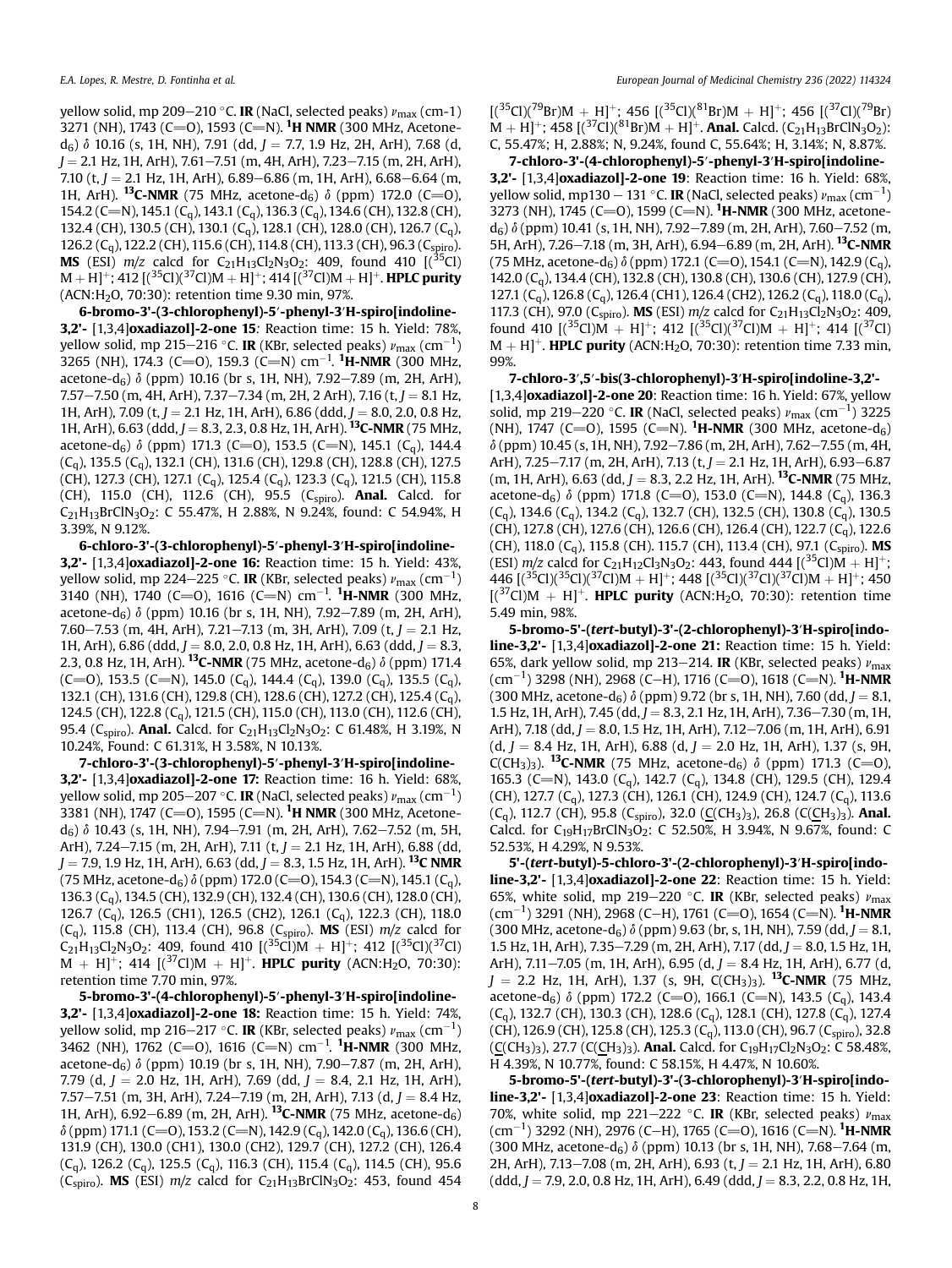ArH), 1.33 (s, 9H, C(CH<sub>3</sub>)<sub>3</sub>). <sup>13</sup>C NMR (75 MHz, acetone-d<sub>6</sub>)  $\delta$  (ppm) 171.2 (C=O), 162.5 (C=N), 144.9 (C<sub>q</sub>), 142.7 (C<sub>q</sub>), 136.4 (CH), 135.3  $(C_q)$ , 131.4 (CH), 129.6 (CH), 126.7  $(C_q)$ , 120.9 (CH), 116.2  $(C_q)$ , 114.5 (CH), 114.3 (CH), 112.2 (CH), 95.1 (C<sub>spiro</sub>), 32.7 (C(CH<sub>3</sub>)<sub>3</sub>), 27.5 (C(CH<sub>3</sub>)<sub>3</sub>). **MS** (ESI)  $m/z$  calcd for C<sub>19</sub>H<sub>17</sub>BrClN<sub>3</sub>O<sub>2</sub>: 433, found 434  $[(35C1)(79Br)M + H]^{+}$ ; 436  $[(35C1)(81Br)M + H]^{+}$ ; 436  $[(37C1)(79Br)$  $M + H$ ]<sup>+</sup>; 438 [(<sup>37</sup>Cl)(<sup>81</sup>Br)M + H]<sup>+</sup>.**HPLC purity** (ACN:H<sub>2</sub>O, 70:30): retention time 9.42 min, 97%.

5'-(tert-butyl)-5-chloro-3'-(3-chlorophenyl)-3′H-spiro[indoline-3,2'- [1,3,4]oxadiazol]-2-one 24: Reaction time: 15 h. Yield: 64%, yellow solid, mp 229–230 °C. IR (KBr, selected peaks)  $v_{\rm max}$ (cm<sup>-1</sup>) 3286 (NH), 2978 (C–H), 1765 (C=O), 1616 (C=N). <sup>1</sup>**H-NMR** (300 MHz, acetone-d<sub>6</sub>)  $\delta$  (ppm) 10.03 (br s, 1H, NH), 7.54-7.51 (m, 2H, ArH), 7.17-7.08 (m, 2H, H, ArH), 6.93 (t, J = 2.1 Hz, 1H, ArH), 6.81  $(ddd, J = 8.0, 2.0, 0.8$  Hz, 1H, ArH), 6.52 (ddd,  $J = 8.3, 2.3, 0.8$  Hz, 1H, ArH), 1.35 (s, 9H, C(CH<sub>3</sub>)<sub>3</sub>). <sup>13</sup>C-NMR (75 MHz, acetone-d<sub>6</sub>)  $\delta$  (ppm) 171.4 (C=O), 162.6 (C=N), 145.0 (C<sub>q</sub>), 142.3 (C<sub>q</sub>), 135.3 (C<sub>q</sub>), 133.5 (CH), 131.4 (CH), 129.2 (C<sub>q</sub>), 126.8 (C<sub>q</sub>), 126.5 (CH), 120.9 (CH), 114.7 (CH), 113.9 (CH), 112.4 (CH), 95.3 (C<sub>spiro</sub>), 32.7 (C(CH<sub>3</sub>)<sub>3</sub>), 27.5 (C(CH<sub>3</sub>)<sub>3</sub>). Anal. Calcd. For C<sub>19</sub>H<sub>17</sub>Cl<sub>2</sub>N<sub>3</sub>O<sub>2</sub>: C 58.48%, H 4.39%, N 10.77%, found: C 58.12%, H 4.60%, N 10.60%.

6-bromo-5'-(tert-butyl)-3'-(3-chlorophenyl)-3′H-spiro[indoline-3,2'- [1,3,4]oxadiazol]-2-one 25: Reaction time: 15 h. Yield: 53%, yellow solid, mp 213–214 °C. IR (KBr, selected peaks)  $v_{\text{max}}$ (cm<sup>-1</sup>) 3155 (NH), 2974 (C–H), 1744 (C=O), 1616 (C=N). <sup>1</sup>**H-NMR** (300 MHz, acetone- $d_6$ )  $\delta$  (ppm) 10.03 (br s, 1H, NH), 7.40–7.37 (m, 1H, ArH), 7.34-7.33 (m, 1H, ArH), 7.31-7.30 (m, 1H, ArH), 7.10 (t,  $J = 8.1$  Hz, 1H, ArH), 6.94 (t,  $J = 2.1$  Hz, 1H, ArH), 6.79 (ddd,  $J = 8.0$ , 2.0, 0.9 Hz, 1H, ArH), 6.50 (ddd,  $J = 8.3$ , 2.3, 0.9 Hz, 1H, ArH), 1.33 (s, 9H,  $C(CH_3)_{3}$ ). <sup>13</sup>C-NMR (75 MHz, acetone-d<sub>6</sub>)  $\delta$  (ppm) 171.5 (C=O), 162.6 (C=N), 145.1 (C<sub>q</sub>), 144.9 (C<sub>q</sub>), 135.3 (C<sub>q</sub>), 131.4 (CH), 128.3 (CH), 127.4 (CH), 126.7 (Cq), 123.7 (Cq), 120.9 (CH), 115.6 (CH), 114.7 (CH), 112.4 (CH), 95.2 (C<sub>spiro</sub>), 32.7 (C(CH<sub>3</sub>)<sub>3</sub>), 27.5 (C(CH<sub>3</sub>)<sub>3</sub>). **Anal.** Calcd. For C19H17BrClN3O2: C 52.50%, H 3.94%, N 9.67%, Found: C 52.75%, H 4.29%, N 9.47%.

5'-(tert-butyl)-6-chloro-3'-(3-chlorophenyl)-3′H-spiro[indoline-3,2'- [1,3,4]oxadiazol]-2-one 26: Reaction time: 15 h. Yield: 80%, white solid, mp 209–211 °C. **IR** (KBr, selected peaks)  $v_{\text{max}}$ (cm<sup>-1</sup>) 3155 (NH), 2972 (C–H), 1744 (C=O), 1620 (C=N). <sup>1</sup>**H-NMR** (300 MHz, acetone-d<sub>6</sub>)  $\delta$  (ppm) 10.13 (br, s, 1H, NH), 7.47-7.45 (m, 1H, ArH), 7.18-7.15 (m, 2H, ArH), 7.10 (t,  $J = 8.1$  Hz, 1H, ArH), 6.94 (t,  $J = 2.1$  Hz, 1H, ArH), 6.79 (ddd,  $J = 7.9$ , 1.9, 0.8 Hz, 1H, ArH), 6.49  $(\text{ddd}, J = 8.3, 2.2, 0.7 \text{ Hz}, 1H, ArH), 1.32 \text{ (s, 9H, C(CH<sub>3</sub>)<sub>3</sub>).$ <sup>13</sup>C-NMR (75 MHz, acetone-d<sub>6</sub>)  $\delta$  (ppm) 171.6 (C=O), 162.5 (C=N), 145.0 (C<sub>a</sub>), 144.8 (Cq), 138.6 (Cq), 135.3 (Cq), 131.4 (CH), 128.1 (CH), 124.3 (CH), 123.2 (Cq), 120.8 (CH), 114.6 (CH), 112.8 (CH), 112.3 (CH), 95.0  $(C_{\text{spiro}})$ , 32.6  $(C_{\text{CH}_3})_3$ ), 27.4  $(C_{\text{CH}_3})_3$ ). Anal. Calcd. For  $C_{19}H_{17}C_{2}N_{3}O_{2}$ : C 58.48%, H 4.39%, N 10.77%, Found: C 58.04%, H 4.78%, N 10.43%.

#### 4.2. Activity against erythrocyte-stage P. falciparum

These experiments were performed according to a previously described method [\[43\]](#page-10-15). Briefly, human erythrocytes infected with 1% ring-stage W2-strain P. falciparum synchronized with 5% sorbitol were incubated with test compounds in 96-well plates at 37  $^{\circ}$ C for 48 h in RPMI-1640 medium, supplemented with 25 mM 4-(2 hydroxyethyl)-1-piperazineethanesulfonic acid (HEPES) pH 7.4, 10% heat inactivated human serum (or 0.5% Albumax, 2% human serum), and 100  $\mu$ M hypoxanthine under an atmosphere of 3% O<sub>2</sub>, 5% CO<sub>2</sub>, and 91% N<sub>2</sub>. After 48 h, the cells were fixed in 2% formaldehyde in phosphate-buffered saline (PBS) and transferred into PBS with 100 mM NH4Cl, 0.1% Triton X-100, 1 nM YOYO-1, and infected erythrocytes were counted in a flow cytometer (FACSort, Beckton Dickinson; EX 488 nm, EM 520 nm).  $IC_{50}$ s based on comparisons

with untreated control cultures were calculated with GraphPad PRISM software. Two independent experiments were performed, each with four replicates for each of the experimental conditions.

## 4.3. Activity against hepatic P. berghei infection

The in vitro inhibition of hepatocyte infection by P. berghei was determined by measuring the luminescence intensity of Huh-7 cells infected with a firefly-luciferase-expressing P. berghei line (PbGFP-Luccon), as previously described [[44,](#page-10-16)[45\]](#page-10-17). Huh7 cells, a human hepatoma cell line, were cultured in RPMI-1640 medium supplemented with 10% fetal calf serum (FCS), 1% v/v penicillin/ streptomycin, 1% v/v glutamine, 1% v/v non-essential amino acids and 10 mM HEPES pH 7 (cRPMI), and incubated at 37  $\degree$ C, 5% CO<sub>2</sub>. For the infection assay, the cells were seeded at  $1 \times 10^4$  cells/well of a 96-well plate in cRPMI, and incubated at 37  $\degree$ C, 5% CO<sub>2</sub>. Stock solutions of 10 mM of each compound were prepared by dissolving the accurately weighed compounds in DMSO and stored at  $-20$  °C. On the day of drug treatment and infection, approximately 1 h prior to infection, the medium was replaced by medium containing the appropriate concentration of each compound, diluted in cRPMI medium further supplemented with gentamicin (50  $\mu$ g/mL) and amphotericin B (0.8  $\mu$ g/mL). As a control, a dilution of DMSO that mimics the highest concentration of compound used was employed. Sporozoites freshly obtained through the disruption of the salivary glands of infected female Anopheles stephensi mosquitoes were added 1 h after compound addition to the cells at a proportion of 1:1 (1  $\times$  10<sup>4</sup> sporozoites/well). The sporozoite addition was followed by centrifugation at  $1800 \times g$  for 5 min, and incubation for 46 h at 37  $\degree$ C, 5% CO<sub>2</sub>. The assessment of compound activity was determined by measuring cell-confluency, using the AlamarBlue assay, according to the manufacturer's instructions. Briefly, AlamarBlue diluted 1:20 in cRPMI, was added to the cells and incubated for 90 min at 37  $\degree$ C, 5% CO<sub>2</sub>, before measuring fluorescence and determining cell-viability. Finally, 48 h postinfection, drug activity was assessed by measuring luminescence of infected Huh-7 cell lysates, following the addition of the luciferin substrate. Nonlinear regression analysis was employed to fit the normalized results of the dose-response curves, and  $IC_{50}$  values were determined using the GraphPad Prism software.

#### 4.4. Measurements of cytosolic Na<sup>+</sup> concentration in P. falciparum

Mature trophozoite-stage parasites (3D7 strain) were isolated from their host erythrocytes via brief exposure to saponin and loaded with the  $Na<sup>+</sup>$ -sensitive dye SBFI, as described previously [[16\]](#page-9-16). Measurements were performed in a Tecan fluorescence spectrometer plate-reader with parasites suspended at 37 $\degree$ C in a pH 7.1 physiological saline solution containing 125 mM NaCl, 5 mM KCl, 1 mM MgCl<sub>2</sub>, 20 mM glucose and 25 mM HEPES. The excitation wavelengths were 340 nm and 380 nm, with emission recorded at 515 nm. The ratio of the fluorescence intensity at 340 nm and 380 nm was converted to  $[Na^+]_{\text{cyt}}$  using a previously described calibration procedure [\[16](#page-9-16)].

#### 4.5. Membrane preparation and ATPase assays

Membranes were prepared from saponin-isolated P. falciparum parasites (3D7 strain) using a previously described method [\[36\]](#page-10-10). A PiColorLock Phosphate Assay Kit (Abcam) was used to quantify the production of  $P_i$  from the hydrolysis of ATP. The reactions were performed at 37 $\degree$ C, and the reaction mixtures had a pH of 7.2 and contained 20 mM KCl, 2 mM MgCl<sub>2</sub>, 50 mM Tris, and either 150 mM NaCl or 150 mM choline chloride. Parasite membrane was added to give a final concentration of total protein of 50  $\mu$ g/mL. ATP (1 mM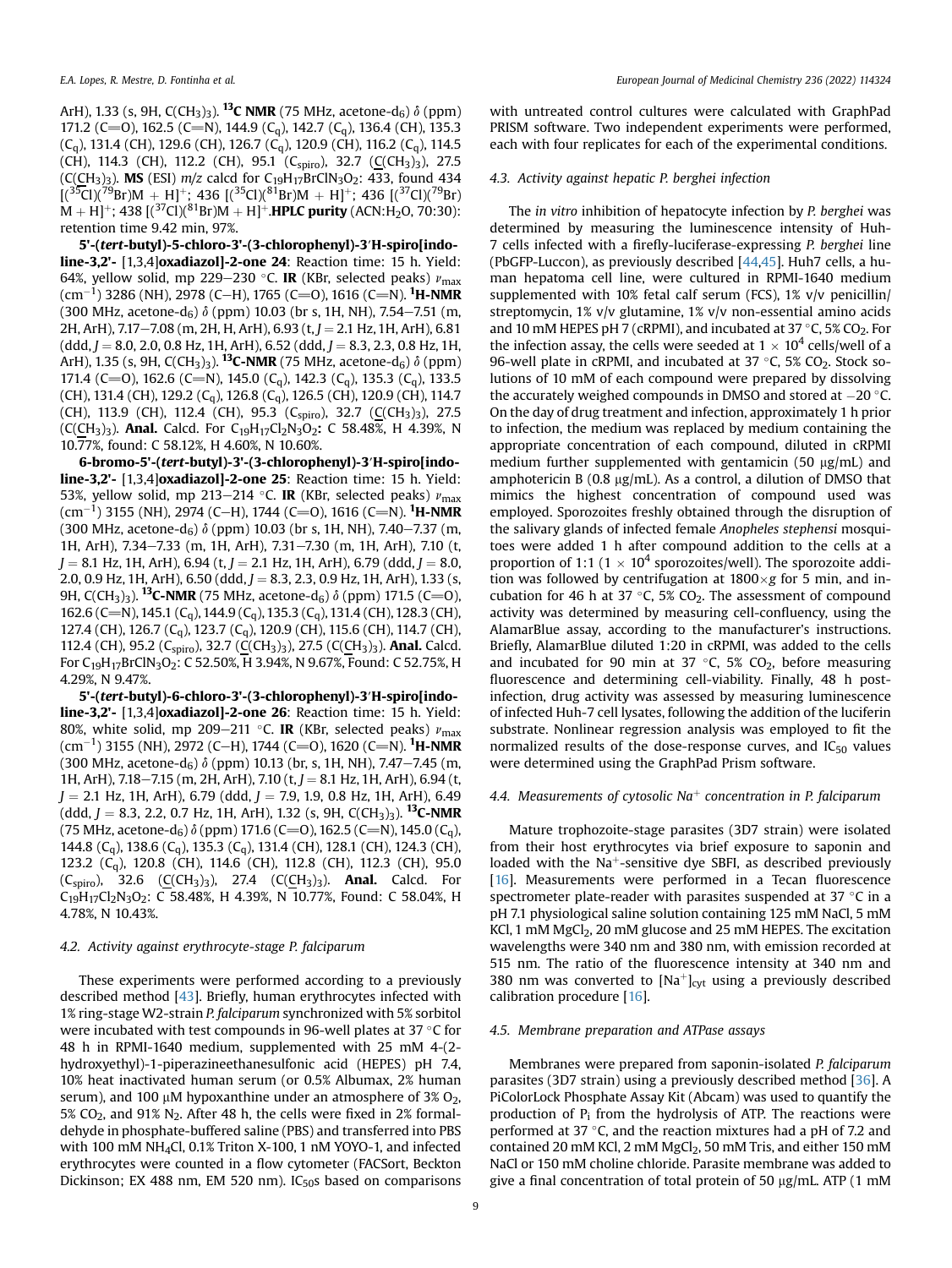Na<sub>2</sub>ATP.3H<sub>2</sub>O; MP Biomedicals) was added last to commence the reaction, introducing 2 mM  $Na<sup>+</sup>$  to each reaction. The DMSO concentration in the reactions did not exceed 0.3% v/v. The reactions were terminated after 10 min by transferring aliquots (100  $\mu$ L) of the reaction mixture in duplicate into wells of a 96 well plate containing 25 µL of PiColorLock with 1% v/v Accelerator. Stabilizer (10  $\mu$ L) was added to the wells 3 min later and the plates were incubated at room temperature for 1 h before absorbance was measured at 635 nm. Control values, from wells in which all components were present but to which ATP was not added until after the exposure of membrane to PiColorLock, were subtracted from the data.

#### 4.6. In silico study of chemical similarity

The library of known antimalarials in clinical and preclinical phases was downloaded from the DrugBank database [\[34\]](#page-10-8). For each compound, the protonation state was assigned by QUACPAC (OpenEye Scientific Software Santa Fe, version 2.0.2.2), while energy minimization was performed with Szybki version 1.11.0.2 (OpenEye Scientific Software, Santa Fe, NM) using the MMFF94S force field  $[46-48]$  $[46-48]$  $[46-48]$ . A conformational database containing up to 600 conformers of each spirooxadiazoline oxindole compound was generated by conformational analysis with OMEGA version 3.1.2.2 (OpenEye Scientific Software, Santa Fe, NM) [[49](#page-10-19)[,50\]](#page-10-20). These conformers were screened against each ROCS query using the ROCS program version 3.3.0.3 (OpenEye Scientific Software, Santa Fe, NM) [\[51](#page-10-21)]. Results were ranked based on the Tanimoto Combo score.

#### Declaration of competing interest

The authors declare that they have no known competing financial interests or personal relationships that could have appeared to influence the work reported in this paper.

#### Acknowledgments

This work was supported by FCT (Fundação para a Ciência e a Tecnologia, I.P.) through iMed.ULisboa (UID/DTP/04138/2019), project PTDC/QUI-QOR/29664/2017, and PhD fellowship SFRH/BD/ 137544/2018 (E. Lopes). The NMR spectrometers are part of the National NMR Network (PTNMR) and are partially supported by Infrastructure Project Nº 022161 (co-financed by FEDER through COMPETE 2020, POCI and PORL and FCT through PIDDAC). Financial support from FCT and Portugal 2020 to the Portuguese Mass Spectrometry Network (Rede Nacional de Espectrometria de Massa - RNEM; LISBOA-01-0145-FEDER-402-022125) is also acknowledged. We wish to thank the OpenEye Free Academic Licensing Programme for providing a free academic licence for molecular modeling and chemoinformatics software. We are grateful to Julia Lindblom for performing an initial Na<sup>+</sup> assay with **18** at 5  $\mu$ M, and to Australian Red Cross Lifeblood for the provision of blood for parasite culture.

#### Appendix A. Supplementary data

Supplementary data to this article can be found online at [https://doi.org/10.1016/j.ejmech.2022.114324.](https://doi.org/10.1016/j.ejmech.2022.114324)

#### References

- <span id="page-9-0"></span>[1] WHO, World Malaria Report 2021, WHO, 2021. [https://www.mmv.org/sites/](https://www.mmv.org/sites/default/files/uploads/docs/publications/World_Malaria_Report_2021.pdf) default/fi[les/uploads/docs/publications/World\\_Malaria\\_Report\\_2021.pdf.](https://www.mmv.org/sites/default/files/uploads/docs/publications/World_Malaria_Report_2021.pdf) (Accessed 28 April 2022).
- <span id="page-9-1"></span>[2] T. Rodrigues, M. Prudêncio, R. Moreira, M.M. Mota, F. Lopes, Targeting the liver stage of malaria parasites: a yet Unmet Goal, J. Med. Chem. 55 (2012)

995-1012, <https://doi.org/10.1021/jm201095h>.

- <span id="page-9-2"></span>[3] S.H. Shafik, S.A. Cobbold, K. Barkat, S.N. Richards, N.S. Lancaster, M. Llinás, S.J. Hogg, R.L. Summers, M.J. McConville, R.E. Martin, The natural function of the malaria parasite's chloroquine resistance transporter, Nat. Commun. 11 (2020) 3922, <https://doi.org/10.1038/s41467-020-17781-6>.
- <span id="page-9-3"></span>[4] [WHO, Guidelines for the Treatment of Malaria, third ed., World Health Or](http://refhub.elsevier.com/S0223-5234(22)00226-4/sref4)[ganization, 2015](http://refhub.elsevier.com/S0223-5234(22)00226-4/sref4).
- [5] Identifi[er NCT01054248, Randomised trial of 3 artemisinin combination](http://refhub.elsevier.com/S0223-5234(22)00226-4/sref5) [therapy for malaria in pregnancy \(DMA\), in: ClinicalTrials.gov, National Li](http://refhub.elsevier.com/S0223-5234(22)00226-4/sref5)[brary of Medicine \(US\), Bethesda \(MD\), 2010 Feb 16.](http://refhub.elsevier.com/S0223-5234(22)00226-4/sref5)
- [6] Identifi[er NCT02297477, The ASAP study therapeutic ef](http://refhub.elsevier.com/S0223-5234(22)00226-4/sref6)ficacy of [Atovaquone-proguanil vs. Artesunate-atovaquone-proguanil in Cambodia](http://refhub.elsevier.com/S0223-5234(22)00226-4/sref6) [\(ASAP\), in: ClinicalTrials.gov, National Library of Medicine \(US\), Bethesda](http://refhub.elsevier.com/S0223-5234(22)00226-4/sref6) [\(MD\), 2014 Dec.](http://refhub.elsevier.com/S0223-5234(22)00226-4/sref6)
- [7] [E.A. Lopes, M.M.M. Santos, M. Mori, Pharmacological treatment of malaria, in:](http://refhub.elsevier.com/S0223-5234(22)00226-4/sref7) [C. Supuran \(Ed.\), Antiprotozoan Drugs, Springer, 2021](http://refhub.elsevier.com/S0223-5234(22)00226-4/sref7).
- <span id="page-9-4"></span>[8] P.G. Mathenge, S.K. Low, N.L. Vuong, M.Y.F. Mohamed, H.A. Faraj, G.I. Alieldin, R. Al khudari, N.A. Yahia, A. Khan, O.M. Diab, Y.M. Mohamed, A.H. Zayan, G.M. Tawfik, N.T. Huy, K. Hirayama, Efficacy and resistance of different artemisinin-based combination therapies: a systematic review and network meta-analysis, Parasitol. Int. 74 (2020) 101919, [https://doi.org/10.1016/](https://doi.org/10.1016/j.parint.2019.04.016) [j.parint.2019.04.016](https://doi.org/10.1016/j.parint.2019.04.016).
- <span id="page-9-5"></span>[9] C. Nsanzabana, Resistance to artemisinin combination therapies (ACTs): do not forget the partner drug, Tropical Med. Infect. Dis. 4 (2019) 26, [https://](https://doi.org/10.3390/tropicalmed4010026) [doi.org/10.3390/tropicalmed4010026.](https://doi.org/10.3390/tropicalmed4010026)
- <span id="page-9-6"></span>[10] G. Camarda, P. Jirawatcharadech, R.S. Priestley, A. Saif, S. March, M.H.L. Wong, S. Leung, A.B. Miller, D.A. Baker, P. Alano, M.J.I. Paine, S.N. Bhatia, P.M. O'Neill, S.A. Ward, G.A. Biagini, Antimalarial activity of primaquine operates via a twostep biochemical relay, Nat. Commun. 10 (2019) 3226, [https://doi.org/](https://doi.org/10.1038/s41467-019-11239-0) [10.1038/s41467-019-11239-0.](https://doi.org/10.1038/s41467-019-11239-0)
- <span id="page-9-7"></span>[11] E.R. Derbyshire, M.M. Mota, J. Clardy, The next opportunity in anti-malaria drug discovery: the liver stage, PLoS Pathog. 7 (2011), e1002178, [https://](https://doi.org/10.1371/journal.ppat.1002178) [doi.org/10.1371/journal.ppat.1002178.](https://doi.org/10.1371/journal.ppat.1002178)
- <span id="page-9-8"></span>[12] M. De Rycker, B. Baragaña, S.L. Duce, I.H. Gilbert, Challenges and recent progress in drug discovery for tropical diseases, Nature 559 (2018) 498-506, [https://doi.org/10.1038/s41586-018-0327-4.](https://doi.org/10.1038/s41586-018-0327-4)
- <span id="page-9-9"></span>[13] T.M. Belete, Recent progress in the development of new antimalarial drugs with novel targets, Drug Des. Dev. Ther.  $14$  (2020) 3875-3889, [https://](https://doi.org/10.2147/DDDT.S265602) [doi.org/10.2147/DDDT.S265602](https://doi.org/10.2147/DDDT.S265602).
- <span id="page-9-10"></span>[14] B.K.S. Yeung, B. Zou, M. Rottmann, S.B. Lakshminarayana, S.H. Ang, S.Y. Leong, J. Tan, J. Wong, S. Keller-Maerki, C. Fischli, A. Goh, E.K. Schmitt, P. Krastel, E. Francotte, K. Kuhen, D. Plouffe, K. Henson, T. Wagner, E.A. Winzeler, F. Petersen, R. Brun, V. Dartois, T.T. Diagana, T.H. Keller, Spirotetrahydro b-Carbolines (spiroindolones): a new class of potent and orally efficacious compounds for the treatment of malaria, J. Med. Chem. 53 (2010) 5155-5164, <https://doi.org/10.1021/jm100410f>.
- <span id="page-9-15"></span>[15] M. Rottmann, C. McNamara, B.K.S. Yeung, M.C.S. Lee, B. Zou, B. Russell, P. Seitz, D.M. Plouffe, N.V. Dharia, J. Tan, S.B. Cohen, K.R. Spencer, G.E. González-Páez, S.B. Lakshminarayana, A. Goh, R. Suwanarusk, T. Jegla, E.K. Schmitt, H.-P. Beck, R. Brun, F. Nosten, L. Renia, V. Dartois, T.H. Keller, D.A. Fidock, E.A. Winzeler, T.T. Diagana, Spiroindolones, a potent compound class for the treatment of malaria. Science 329 (2010) 1175–1180. https://doi.org/10.1126/ 1175-1180. [https://doi.org/10.1126/](https://doi.org/10.1126/science.1193225) [science.1193225.](https://doi.org/10.1126/science.1193225)
- <span id="page-9-16"></span>[16] N.J. Spillman, R.J.W. Allen, C.W. McNamara, B.K.S. Yeung, E.A. Winzeler, T.T. Diagana, K. Kirk, Na $^+$  regulation in the malaria parasite Plasmodium falciparum involves the cation ATPase PfATP4 and is a target of the spiroindolone antimalarials, Cell Host Microbe 13 (2013) 227-237, [https://doi.org/10.1016/](https://doi.org/10.1016/j.chom.2012.12.006) [j.chom.2012.12.006](https://doi.org/10.1016/j.chom.2012.12.006).
- <span id="page-9-11"></span>[17] C.J.A. Ribeiro, J.D. Amaral, C.M.P. Rodrigues, R. Moreira, M.M.M. Santos, Spirooxadiazoline oxindoles with promising in vitro antitumor activities, Med. Chem. Comm. 7 (2016) 420-425, https://doi.org/10.1039/C5MD00450K
- [18] C.J.A. Ribeiro, R.C. Nunes, J.D. Amaral, L.M. Gonçalves, C.M.P. Rodrigues, R. Moreira, M.M.M. Santos, Spirotriazoline oxindoles: a novel chemical scaffold with in vitro anticancer properties, Eur. J. Med. Chem. 140 (2017) 494-509, <https://doi.org/10.1016/j.ejmech.2017.09.037>.
- [19] J.D. Amaral, D. Silva, C.M.P. Rodrigues, S. Solá, M.M.M. Santos, A novel small molecule p53 stabilizer for brain cell differentiation, Front. Chem. 7 (2019), <https://doi.org/10.3389/fchem.2019.00015>.
- <span id="page-9-12"></span>[20] T.P. Singh, O.M. Singh, Recent progress in biological activities of indole and indole Alkaloids, Mini Rev. Med. Chem. 18 (2018) 9-25, [https://doi.org/](https://doi.org/10.2174/1389557517666170807123201) [10.2174/1389557517666170807123201](https://doi.org/10.2174/1389557517666170807123201).
- <span id="page-9-13"></span>[21] V. Garima, F.K. Mohemmed, A. Wasim, A. Mohammad Mumtaz, A. Mymoona, S. Mohammad, A review exploring therapeutic worth of 1,3,4-oxadiazole tailored compounds, Mini Rev. Med. Chem. 19 (2019)  $477-509$ , [https://](https://doi.org/10.2174/1389557518666181015152433) [doi.org/10.2174/1389557518666181015152433.](https://doi.org/10.2174/1389557518666181015152433)
- <span id="page-9-14"></span>[22] K. Tokumaru, J.N. Johnston, A convergent synthesis of 1,3,4-oxadiazoles from acyl hydrazides under semiaqueous conditions, Chem. Sci. 8 (2017) 3187e3191, [https://doi.org/10.1039/C7SC00195A.](https://doi.org/10.1039/C7SC00195A)
- [23] Y.-Y. Wu, W.-B. Shao, J.-J. Zhu, Z.-Q. Long, L.-W. Liu, P.-Y. Wang, Z. Li, S. Yang, Novel 1,3,4-Oxadiazole-2-carbohydrazides as prospective agricultural antifungal agents potentially targeting succinate dehydrogenase, J. Agric. Food Chem. 67 (2019) 13892-13903, [https://doi.org/10.1021/acs.jafc.9b05942.](https://doi.org/10.1021/acs.jafc.9b05942)
- [24] P.-Y. Wang, M.-W. Wang, D. Zeng, M. Xiang, J.-R. Rao, Q.-Q. Liu, L.-W. Liu, Z.- B. Wu, Z. Li, B.-A. Song, S. Yang, Rational optimization and action mechanism of novel imidazole (or imidazolium)-labeled 1,3,4-oxadiazole thioethers as